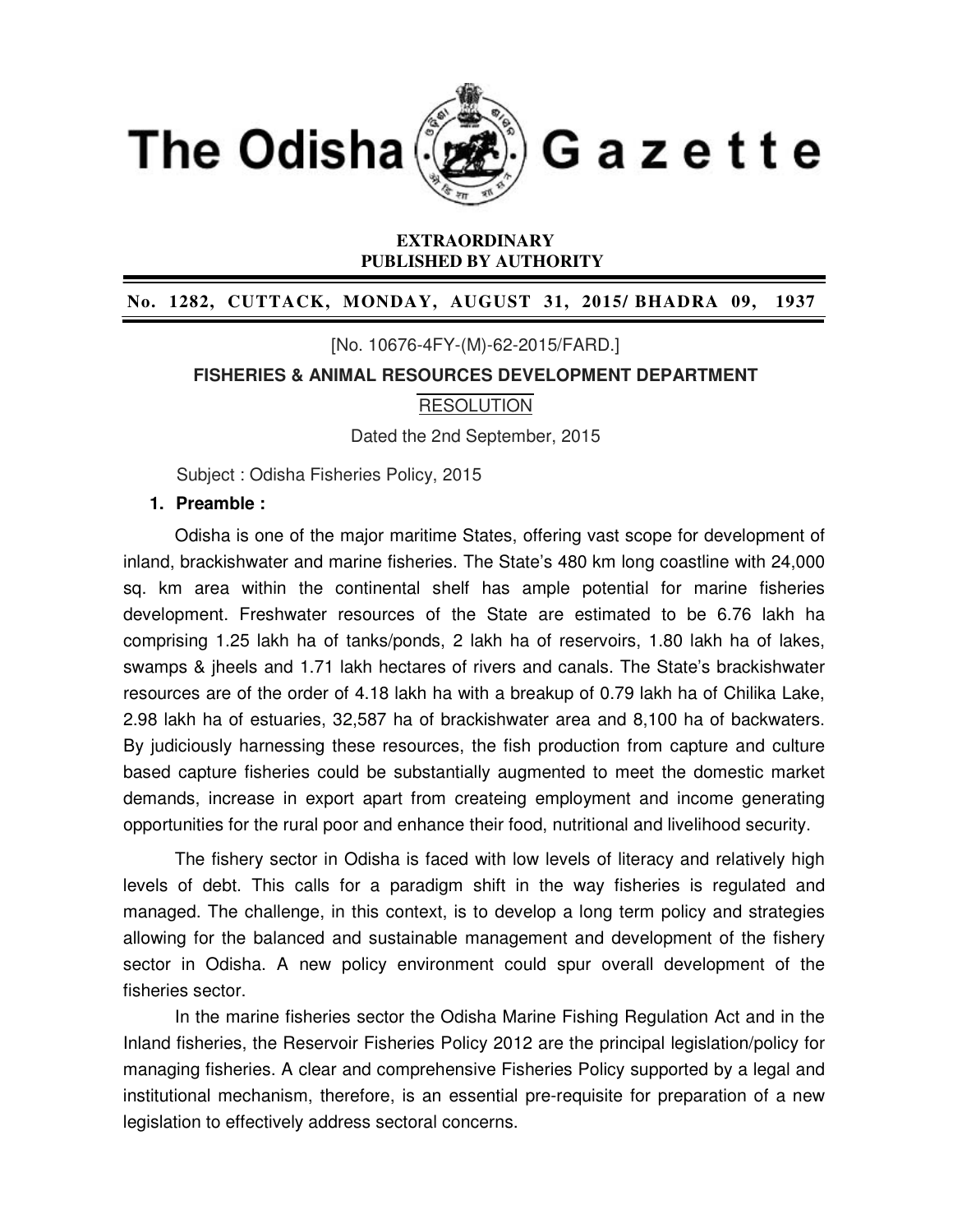This document presents an assessment of current fisheries policy, a broad overview of the status of fisheries development and management in Odisha, concentrating on the basic objectives of fisheries policy, the essential structural and administrative framework for implementing it, and the opportunities for improving it.

### **2. Odisha Fisheries—Situation Analysis:**

 The total fish production of the State in 2013-14 was 4,13,000 tonnes. The overall increase in fish production during the past five years from 2007-08 to 2012-13 was in the order of 63,660 tonnes, with an annual growth rate of about 3 percent. While the fish production from the inland fisheries (Freshwater and brackishwater) resources has increased from 2,18,716 tonnes to 2,94,000 tonnes, the marine fish production declined from 1,30,767 tonnes to 1,20,000 tonnes during the corresponding period. The annual per capita fish consumption presently is 9.13 kg in Odisha as against the national per capita fish consumption of 9.8 kg.

The annual export of marine products from Odisha during the last five years ranged between 14,135 tonnes in 2008-09 and 30,980 tonnes (2013-14) valued approximately at ₹ 357.88 crore to ₹ 1800 crore. Contribution of Odisha to the present level of marine products exported from the country is about 2.5 percent in terms of quantity and 4.8 percent in terms of value.

For developing inland fisheries, the Department of Fisheries has 106 fish farms, out of which 27 are fish breeding farms with hatcheries and the private sector has 89 fish breeding farms. Presently there are 108 fish seed hatcheries in Odisha with the designed capacity for producing around 70 crore fry.

The average productivity of the reservoirs in the State was around 9.3 kg per ha as compared to the national average of 15 kg/ha. As a result of application of appropriate management measures such as continuous stocking of advanced fingerlings based on the provisions as contained in the State Reservoir Fisheries Policy notified in the year 2012 the productivity of the reservoirs has increased to 93 kg/ha. where intervention made.

Freshwater aquaculture in the State is being promoted through district level Fish Farmers Development Agencies (FFDAs). These FFDAs have so far brought under scientific fish farming in 62,167 ha in 30 districts with an average fish productivity of 2.13 tonnes/ha.

Out of the total potential brackishwater area of 38,575 ha, 32,587 ha has been found suitable for brackishwater aquaculture. So far, 16,387 ha brackishwater area has been developed, of which 10,174 ha has been brought under shrimp culture. The shrimp production (monodon) during 2012-13 was 13,227 tonnes at the rate of 1300 kg/ha/yr. which has been increased after introduction of vannamei. There are 14 shrimp hatcheries with an installed annual capacity of 50.5 crore post larvae and about 73 percent (36.7 crore) of the total installed capacity is produced every year.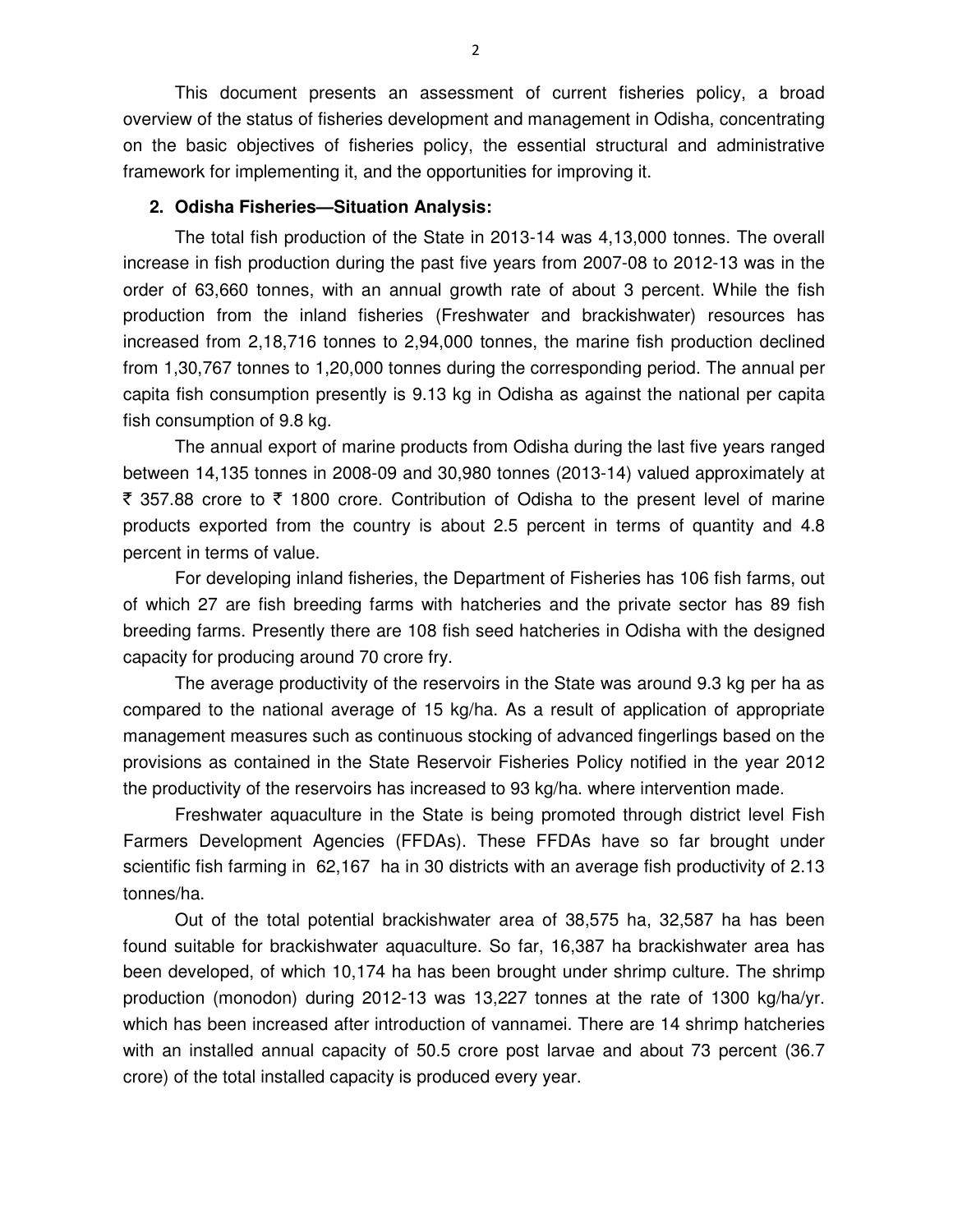There are 17,973 fishing crafts operating in the State's coastline for marine fishing, of which 1,754 are mechanized, 6,734 are motorized and 9,485 boats are non-motorized. Trawlers account for 85 percent of the mechanized boats. There are one major fishery harbor (FH), three minor fishery harbours and 69 fish landing centres in Odisha. There is a proposal to construct 3 minor fishing harbours at Chandipur (Balramgadi of Balasore district), Chudamani (Bhadarak district) and Bahabalpur (Balasore district). The major fishery harbour at Paradeep and three minor fishery harbours one each at Gopalpur, Nuagarh (Astarang) and Dhamra Stage-I have been completed and commissioned. Out of 28 fish landing centres which were targeted to be provided with a jetty, 23 have been completed and the remaining 5 are under various stages of construction. National Fisheries Development Board (NFDB) has approved and provided fund for upgradation of 7 FH/ Fish Landing Centres.

There are 3,878 fishermen villages of which 813 are marine and 3,065 inland. The total fishermen population in Odisha is 14,80,704 comprising 6,05,514 (CMFRI census 2010) are marine fishermen and the remaining 8,75,190 are inland fishermen. There are about 1,69,000 active marine and about 1,89,000 inland fishermen. The literacy rate is 48.65 percent of which male literacy is 62.37 percent and female literacy is 34.40 percent. The number of active fishermen cooperatives in the State is 638 (78 marine and 560 inland) with a total membership of 99,294 (19,651 marine and 79,643 inland, source: CMFRI Census 2010). Most of the fishermen villages lack basic amenities like communication, housing, electricity, drinking water, health and sanitary facilities.

The Plan outlay for development of fisheries in Odisha increased from  $\bar{\tau}$  27.00 crore in the 5th Five Year Plan to  $\bar{\zeta}$  459.108 crore in the 12th Five Year Plan.

#### **3. Issues and Challenges :**

The key issues that are currently faced by the fisheries sector in Odisha *inter alia* include:—

- (i) Resource depletion aggravated by use of destructive fishing gears and methods;
- (ii) Inadequate information on the fisheries resources and the state of the aquatic environment to guide management decisions;
- (iii) Inappropriate regulatory framework and inappropriate mechanisms for controlling access to fisheries resources;
- $(iv)$  Inadequate monitoring, extension and enforcement mechanisms;
- $(v)$  Inadequate mobilisation and involvement of the communities in development and management of fisheries resources;
- (vi) Inadequacy of extension services critically hindering capture fisheries and aquaculture development;
- (vii) Inadequate fisheries infrastructure;
- (viii) A difficulty in imposing any limitation or stringent action on over-fishing, as fishing is a livelihood option for majority of poor people; =
- $(ix)$  Low levels of literacy and relatively high levels of debt;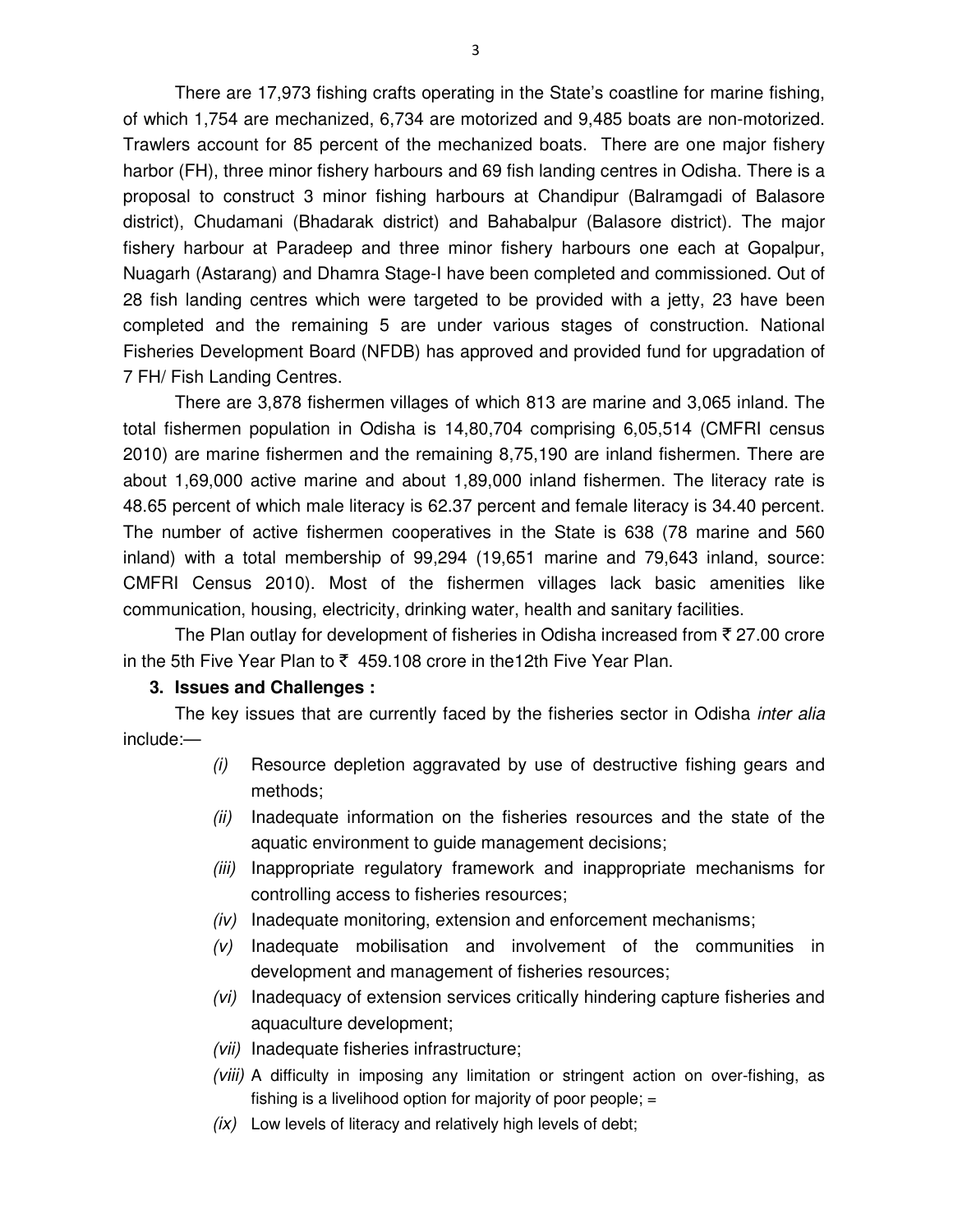- $(x)$  Siltation of the fishery harbours and fish landing centres because of the natural littoral drift, and human pressures making most of them non-operational;
- (xi) Majority of small fishing boats lack modern fishing facilities and equipment;
- (xii) Clandestine import and introduction of disease infected fish/ shrimp seed in culture systems;
- (xiii) Introduction of alien and incompatible fish species in aquaculture systems;
- (xiv) Natural calamities such as unprecedented rain, cyclones and floods, leading to destruction of coastal structures, fish/ aquaculture ponds and systems;

## **4. Rationale :**

In the background of untapped potential to be harnessed for livelihood security and economic growth, evidence also exists for over-exploitation in certain areas as well as existence of untapped fisheries resources and destruction of ecological niches.

Promotion of cost-effective and environmentally sustainable methods of harvesting and production; spread of know-how for maintaining high standards of storage and processing of produce for value addition; and effective linkages and networks for profitable marketing of products, are limited due to inadequate infrastructure facilities, information and communication channels, up-to-date capacity and expertise in the state. These limitations need to be addressed adequately for sustainable development and management of the fisheries sector for pro-poor economic growth.

Regulatory instruments such as the Reservoir Fisheries Policy and the Odisha Marine Fisheries Regulation Act (OMFRA), are operational in the State. These Acts even though have immensely helped the State in developing and managing the fishery resources, they do not consider some important aspects for sustainable fisheries development and management in the state in the present day context of global change including:—

- $\div$  Sector-wise rules and regulations based on the current status, stage of development in each sector and integration/ coherence with the allied sectors such as environment and forests, agriculture, irrigation, etc.
- $\div$  Strict enforcement of the provisions in the fisheries Act/ Rules and Regulations for sustaining the fisheries for the future generations.
- $\div$  Community participation/ co-management in resource conservation, development and management for ensuring better livelihoods, food, nutritional and social security to the fishers.
- $\cdot \cdot$  Integration of coastal and marine ecosystems, conservation of freshwater, brackish and marine fish stocks and protection of inland and coastal wet lands and critical habitats.

The rationale underlying fisheries management, exploitation and development is beginning to change. Where, once the focus was primarily on producing greater quantities of fish, the emphasis is now gradually moving, through concepts such as responsible fishing and sustainable management. This change in focus presents new challenges to fisheries administration.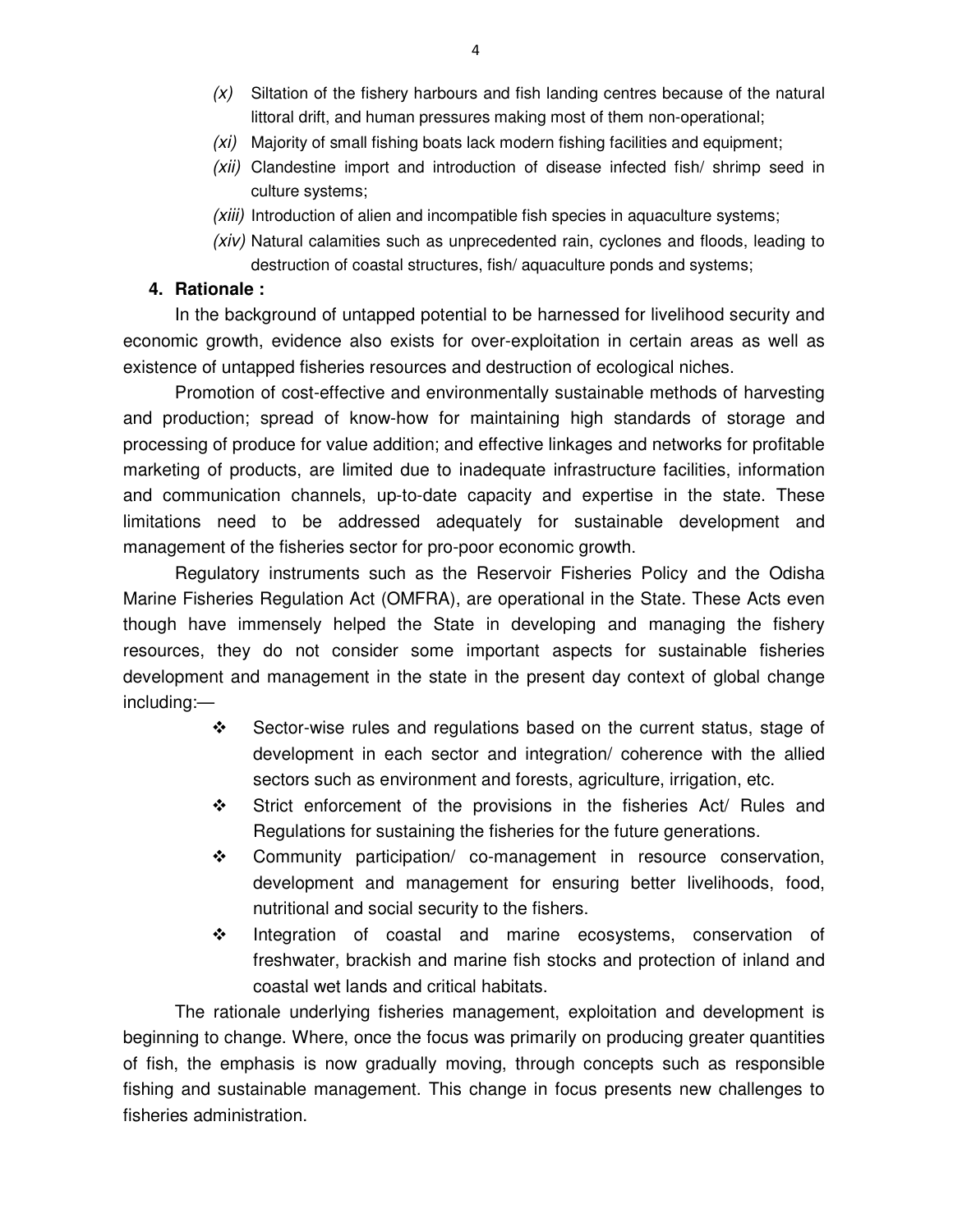As our development challenges have evolved and our understanding of the concerns in sustainable development have sharpened, there is a need to review the earlier objectives, policy instruments, and strategies for fisheries management and development in Odisha State. This dynamic change requires an evolving and flexible policy framework with a built-in system for monitoring and review, and wherever necessary, a provision for revision.

A comprehensive fisheries policy along with derivative strategies that take into account the present status of the fisheries management and development are essential for the State of Odisha to promote and facilitate economic activities in fisheries sector as a means of enterprise promotion and livelihood security. The Policy aims to address sustainable utilisation, protection/ promotion of the nutritional security, livelihood security of the fisher community, gaps in the legal and regulatory framework and their enforcement, gaps in the administrative structure and processes, financing mechanisms including subsidies, technology and extension support as well as social and environmental implications.

### **5. Vision 2020 & Mission :**

#### **Vision Statement**

# *"To be a pioneer in aquaculture development & fisheries extension for ensuring food security, livelihood, welfare of fishers and employment generation"*

**Mission :** 

- Sustainable development of inland, coastal and marine capture and culture fisheries are promoted so as to attain self sufficiency in fish production for domestic consumption and development of seafood industry.
- Contribution of the fisheries sector to food, nutritional and livelihood security of the people of the State of Odisha and our nation, is enhanced.
- A balanced approach to fisheries management based on sound ecological, economic and precautionary principles is promoted to ensure that fish populations remain viable, productive and accessible to future generations.
- $\div$  An efficient value-chain and an organized and secure marketing/ supply system/ chain for fish and fishery products is created so as to protect the producers' and consumers' interest and to augment marine products export and foreign exchange earnings to the State of Odisha.
- \* Infrastructure facilities for aquaculture clusters and for landing and berthing of fishing crafts are augmented.
- Public–private partnership and community participation for developing, managing, conserving and sharing the fishery resources, is promoted for the benefit of our society.
- \* Human resource base for fisheries management and development is created through capacity building.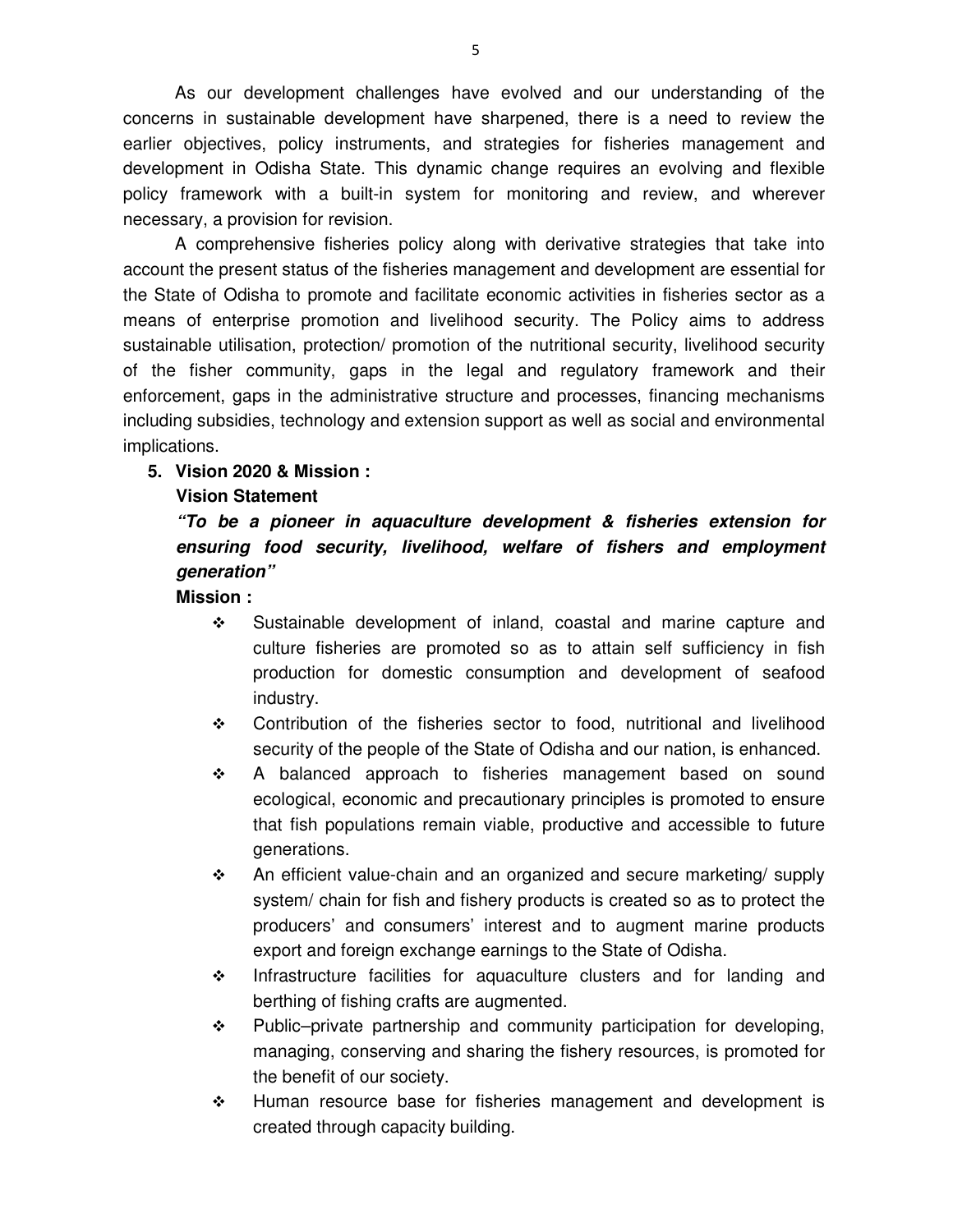## **6. Policy Objectives/goals :**

- Quantitative and qualitative appraisal of the fishery resources and their potential in the State of Odisha.
- \* Enhancing the productivity and production of fish from the inland, brackishwater and marine resources and doubling the fish production in the next five years.
- \* Tapping the untapped potential of aquaculture to contribute to food and nutritional security.
- ❖ Quality seed production in inland sector.
- $\div$  Bridging the gap between the demand and supply of fish for domestic consumption.
- $\div$  Harnessing the opportunity of expanding export markets for high-value products.
- Capacity building, technological intervention, Human Resource Development, Research & Development, Awareness building and Education of fisherfolk and other stakeholders.
- Upgradation of infrastructure facilities like FH, Fish Landing Centre (FLCs), cold chain, communication, etc.
- $\div$  Upgradation of the overall quality of fish with emphasis on hygienic post harvest handling.
- $\div$  Encouraging public-private partnership investment across the sector.
- $\div$  Generating additional/ supplementary employment opportunities in the rural sector for the fishers, educated unemployed youth and others.
- $\div$  Alleviating the incidence of poverty among fishers by offering them alternative/ supplementary employment opportunities, health care, communication and sanitary facilities and quality education to children and youth.
- \* To develop Chilika fishery as a fully managed, sustainable fishery with stakeholder participation.
- $\div$  Fisheries resource conservation, management and development through reforming and strict enforcement of relevant Acts, Rules and Regulations, leasing policy.
- Improving fisheries coherence, governance and re-defining resource access for fishers.
- Setting of fisheries Hub & Awareness centre.
- $\div$  PPP mode of operation in fisheries sector wherever possible.

# **7. Key policy issues/areas :—**

The key areas of this comprehensive fishery policy are based on the national and international commitments and requirements covering the entire gamut of fisheries, harvest and post-harvest infrastructure and market support, socio-economic aspects of fishers and related issues.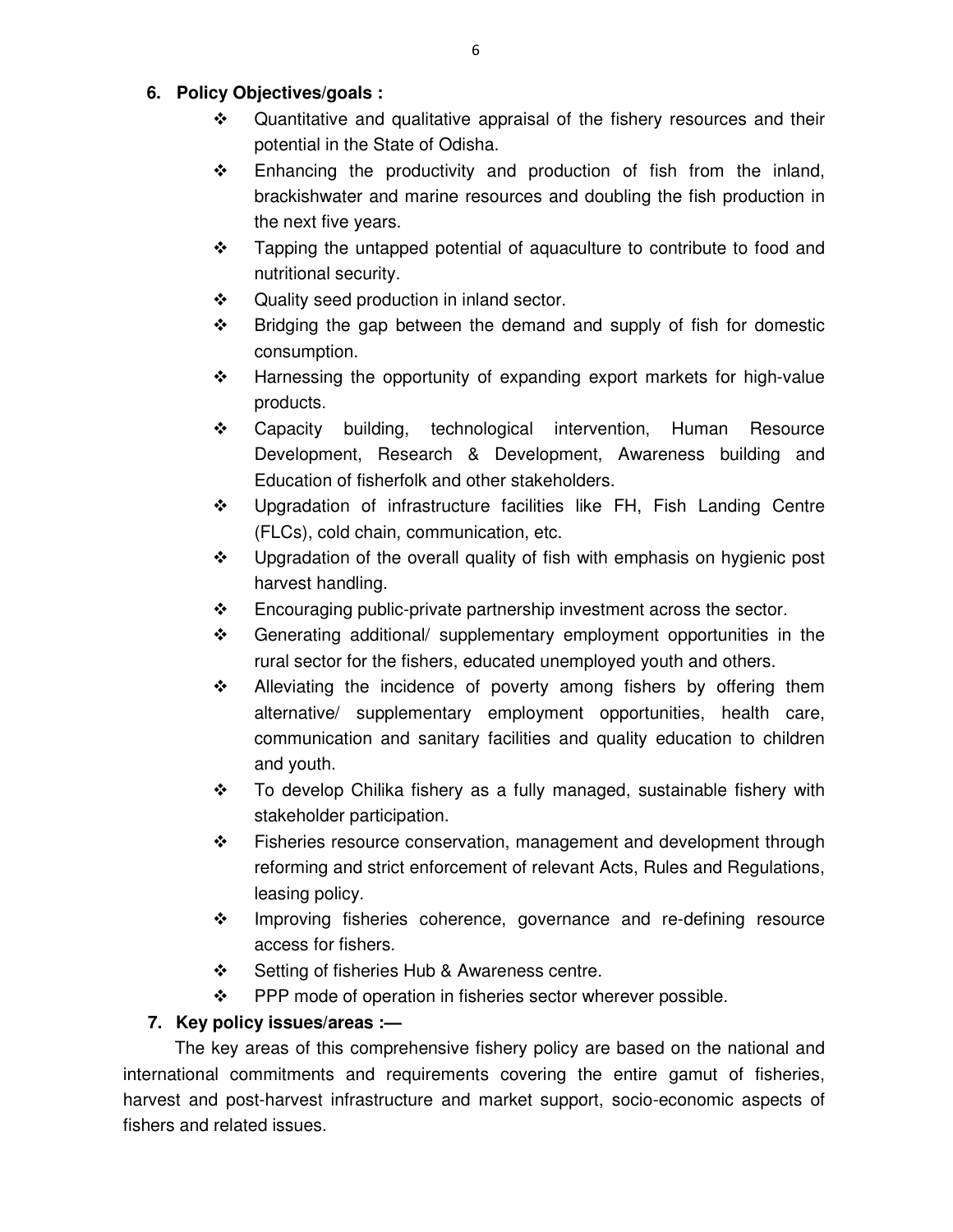## **7.1 Inland fisheries :**

## *7.1.1* **Realistic resource assessment :**

For sustainable management of capture and culture fisheries in the inland water bodies a reliable assessment of inland resources, including the small water bodies, will be undertaken through a detailed survey using Remote Sensing and Geographic Information System (GIS).

## **7.1***.2* **Capture fisheries:**

*(i)* Appropriate measures for developing, propagating, conserving and protecting riverine and other open water fisheries in general and threatened fish species in particular will be taken up, which will include:—

*(a)* Fishing in the open flowing waters will be rationalized appropriately. Use of destructive types of fishing and obstruction of naturally flowing waters by fixed/ stake nets, which is detrimental for migration and natural propagation of fish, will be prohibited.

*(b)* Improvement of river fish genetic resources through river ranching.

*(c)* Restoration of the degraded river systems and initiation of appropriate conservation measures.

*(ii)* With a view to ensuring the fishers earn sustainable livelihood, it will be the endeavour of the State to promote co-management of the resources by effective involvement of the local community in a cohesive manner.

## **7.1.3 Culture based fisheries in lakes/reservoirs:**

*(a)* Open water bodies such as Minor Irrigation Projects (MIPs), Kata, irrigation tanks, percolation tanks and reservoirs will be brought under the fold of culture based fisheries.

*(b)* Emphasis will be given for Cage/ Pen culture in reservoirs wherever feasible.

*(c)* Reservoir fisheries management and development and enforcement of regulation of fishing in reservoirs, will be in line with the provisions contained in the Odisha State Reservoir Fisheries Policy 2012 notified by the Government of Odisha.

*(d)* Efforts will be made to create live storage of reservoirs by developing tanks in between the areas of Full Reservoir level (FRL) and Dead storage level (DSL) for fish culture.

*(e)* Special efforts shall be made for clearance of dead tree stumps and other submerged substrates from the reservoir bed.

*(f)* Preference shall be given to registered Primary Fishermen Cooperative Societies (PFCS) or authorized Self Help Groups (SHGs) or Pani Panchayat of that reservoir for leasing of the fishing rights of reservoirs at base price. 25% of reservoirs under the control of Fisheries Department including those which are mismanaged by the fisheries cooperatives could be considered for leasing to private entrepreneurs for commercial pisciculture by auctioning.

*(g)* Regular stock enhancement programs shall be taken up in selected reservoirs for enhancing the reservoir fish productivity and production. To accomplish this, steps shall be taken to create basic infrastructure facilities in the reservoir sites such as captive hatcheries, nurseries, fry/ advance fingerling raising centres, fish landing and handling sheds, ice plants, etc.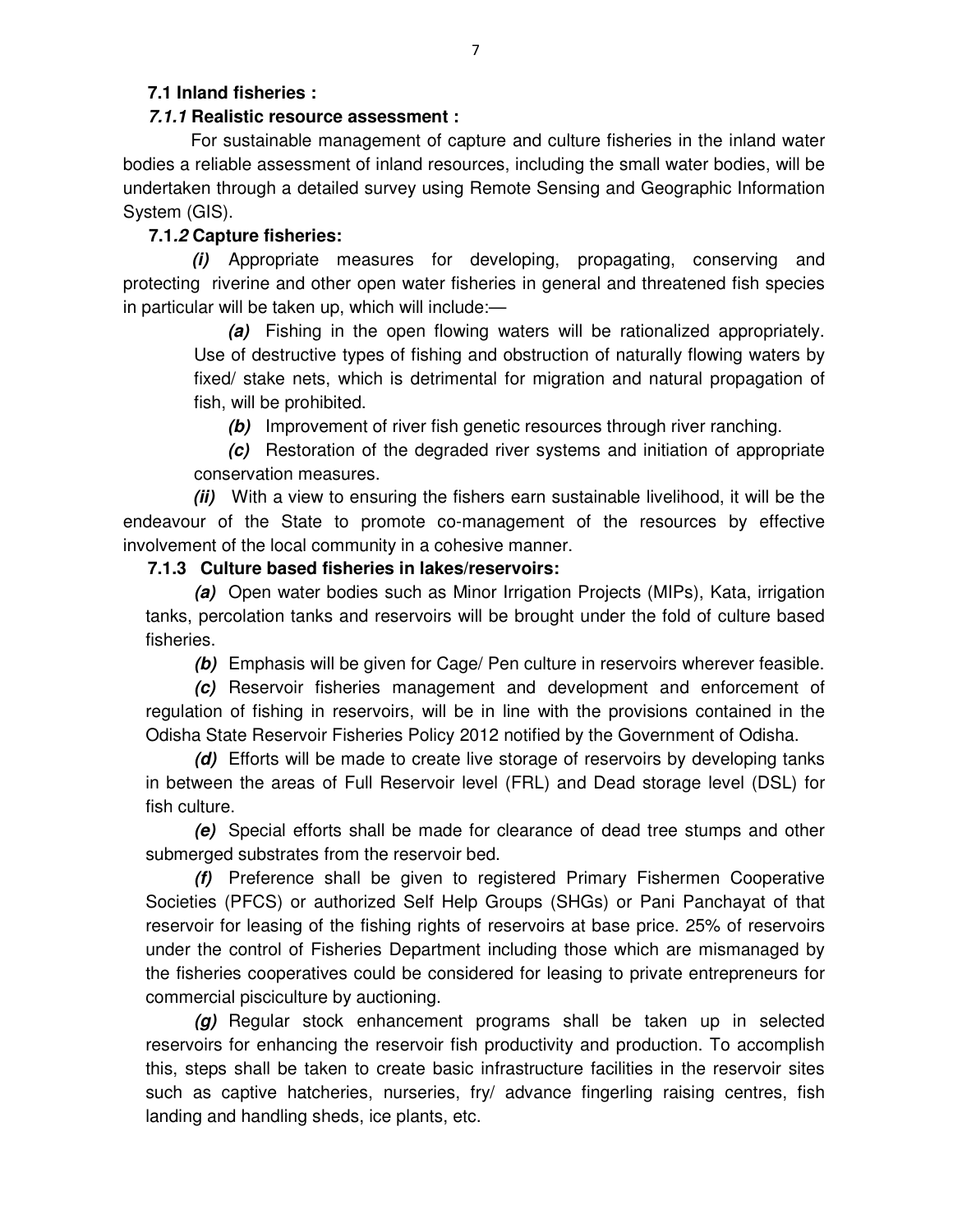*(h)* Government shall take suitable measures to bring the unused/ derelict water bodies like swamps, waterlogged areas, canals, dead rivers etc into the fold of extensive pisciculture to increase fish production in the State.

## **7.1.4 Aquaculture in tanks and ponds :**

*(a)* Best practices being followed in the country for increasing the fish production, particularly from aquaculture to be adopted wherever suitable, in the State for the purpose of doubling of fish production in the next 5 years.

*(b)* Aquaculture shall be developed in a sustainable manner for enhanced production, increased income, employment generation, nutritional and livelihood security.

*(c)* Minor Irrigation Projects (MIP) below 40 ha water area/ Gram Panchayat (GP)/ Revenue tanks shall be uniformly leased for a period of not less than five years for pisciculture. Suitable norms for leasing of these water bodies may be prescribed in consultation with the Department of Fisheries.

*(d)* Aquaculture production will be promoted through vertical and horizontal expansion by following scientific and eco-friendly methods. Special attention shall be given to small-scale aquaculture by helping them in improving their aquaculture practices through the provision of extension services and capacity building for entrepreneurship development through training.

*(e)* For improving and stabilizing farm productivity and income of the rural poor, integrated farming, rice-fish diversified farming, fish culture in watershed ponds or water harvesting structures, and backyard/household ponds, will be promoted.

*(f)* Government shall incentivize/ subsidize farmers/ entrepreneurs to develop waterlogged areas/ Tampara (Ganjam district)/ dead rivers of government/ private ownership into fish ponds which are now lying unused and unproductive.

*(g)* Recirculatory aquaculture production systems shall be promoted as high intensive farming practices in urban and sub-urban oriented aquaculture for high value fish species.

*(h)* Cluster approach (Aquaculture Estates) shall be encouraged which will help in promoting entrepreneurship and in improving the technical design of the farms, common infrastructure provisions, effective control on pollution hazards, easy and single window clearance for issue of licenses and registration.

*(i)* Commercial aquaculture will be promoted for attracting entrepreneurs in fishery sector in the State.

*(j)* Demonstration projects will be taken up to popularize the latest and advanced fish seed production & fish culture technologies among the aquaculturists.

*(k)* Adoption of good aquaculture practices are recommended for increasing production, productivity, and returns as well as for ensuring sustainability at the production and environmental levels.

*(l)* Organic farming will be promoted for attracting niche market.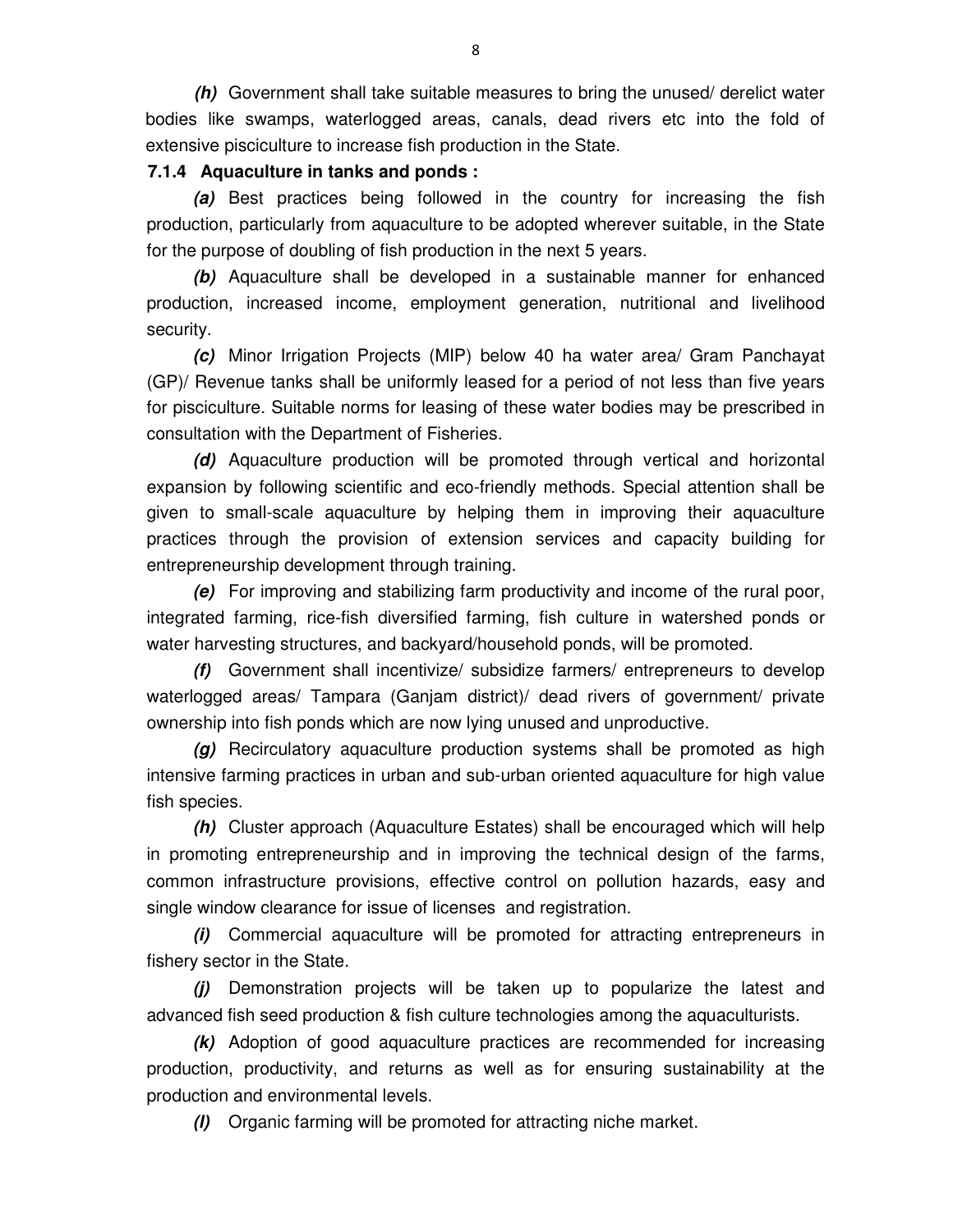*(m)* Aqua-clinics/ Aqua-shops/ Aqua-business Centres will be set up at selected locations providing subsidy, which are essential areas of intervention for disease surveillance and supporting promotion of aquaculture and employment generation.

*(n)* Clusters will be created in Govt/ Pvt. land and leased out on long term to fish farmers for commercial aquaculture.

*(o)* Convergence of various developmental programs such as ATMA, Watershed Mission, OCTMP, MGNREGS, NMSA, RKVY, RIDF, Externally Aided Projects etc. will be considered for promotion of aquaculture in the State.

### **7.1.5 Fish Seed Production and Certification :**

*(a)* The Government will augment the existing capacity of the fish seed hatcheries to meet the widening gap between the demand and supply of fish fry/ fingerlings. The existing single species fish seed hatcheries in the public sector will be converted into multi-species fish seed hatcheries as a measure of diversifying aquaculture covering a wide range of freshwater fish species.

*(b)* A need based assessment on the fish/ scampi seed requirement will be made and establishment of fish/ scampi hatcheries both in the public and private sector will be encouraged on an as-is need basis. While doing so, Cluster Approach (CA) on PPP mode will be supported by allocating specific areas for fingerling production with suitable infrastructure, where the private sector, fisheries cooperatives and SHGs could work jointly.

*(c)* Fish seed certification norms and fish seed hatchery registration based on the Govt. of India's guidelines issued during 2010, shall be formulated and implemented for checking the quality of fish seed produced within the State and those imported from other States. Fish seed producers/ hatchery owners and One-stop Aqua Shops in the state will be duly registered and accredited for ensuring free movement of disease free and quality fish/ scampi brood stock, seed and other inputs and implements within and/ or from out side the state.

*(d)* Quarantine measures will be introduced wherever necessary and enforced for transboundary import of any seed, feed and ornamental fish species.

### **7.1.6 Ornamental fish culture :**

 World trade in ornamental fisheries has touched a record figure of over billion dollars and is growing at 10% per year. A large number of ornamental fishes that abound in the freshwaters viz. Danio rasbora, Trichogaster spp, Gara spp, Botia spp, Carasius auratus etc. are known to exist in Odisha. Recognizing ornamental fisheries as a potential sector under fish farming; freshwater ornamental fish breeding and rearing in backyard hatcheries will be popularized as a cottage industry, among the rural community and SHGs of Odisha as an alternate vocation and commercial breeding and rearing will be given impetus in the private sector. Training will be imparted to the rural community and they will be provided with the requisite support for construction of aquaria and market intervention.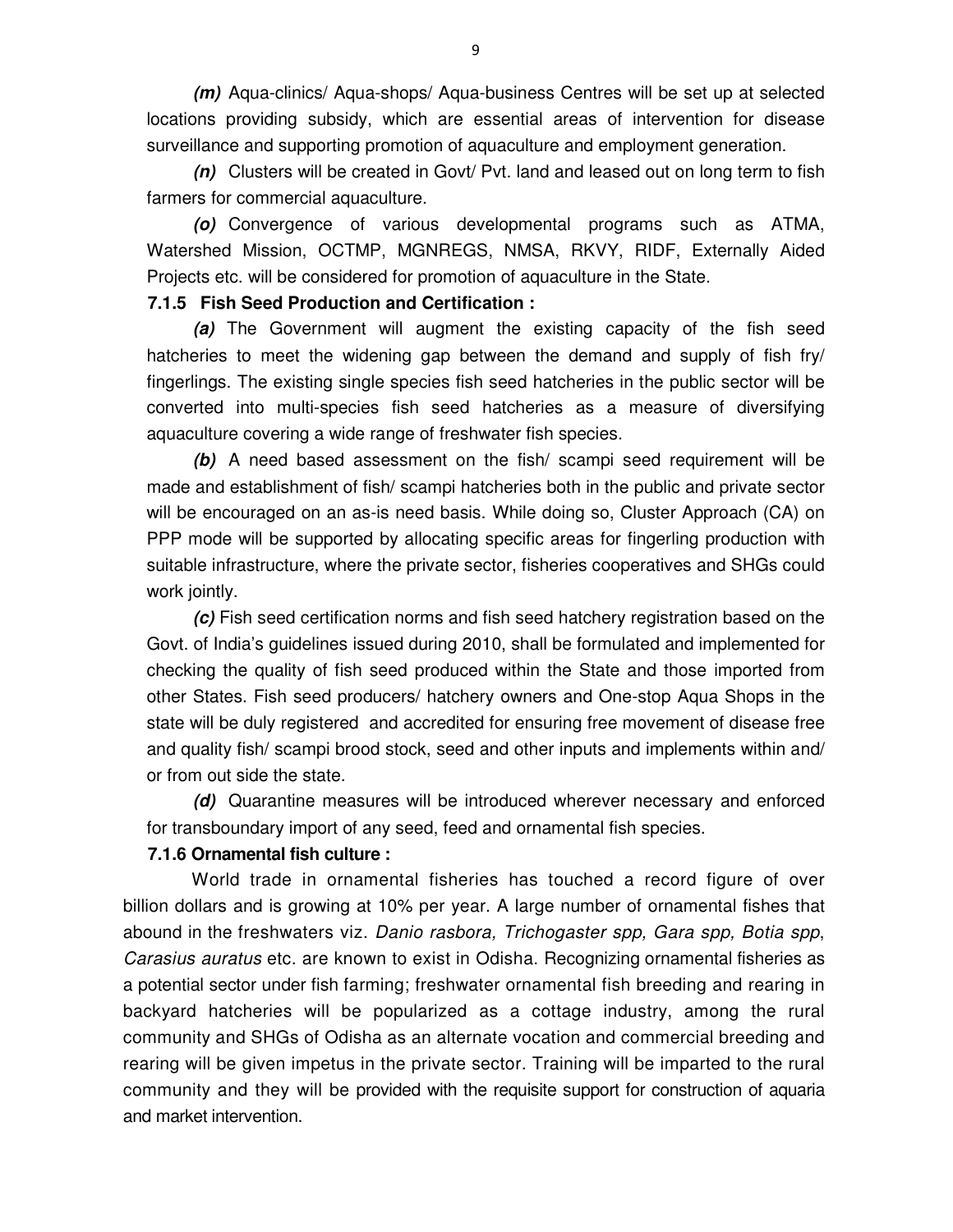### **7.2 Sustainable coastal aquaculture :**

*(a)* A realistic assessment of the available potential for brackishwater areas for culture will be made with the help of remote sensing and GIS.

*(b)* By suitably restructuring the land lease policies, the government owned brackishwater areas suitable for coastal aquaculture will be allotted to fisheries cooperatives, self help groups, unemployed youth and private entrepreneurs, for a minimum period of 15 years, for promoting sustainable aquaculture as spelt out in the guidelines of Coastal Aquaculture Authority (CAA), issued from time to time. Single window system for applying for and approval of lease of Govt. land will be introduced. This will ensure free/ easy flow of institutional credit for coastal aquaculture and related ancillary activities.

*(c)* Development of coastal aquaculture clusters with basic infrastructure such as inlet and outlet channels, road connectivity, electricity, ice plants, cold storages, etc., in PPP mode will be encouraged and promoted, where the private entrepreneurs and smallscale aquaculturists can co-exist.

*(d)* For promoting polyculture (multispecies culture), conversion of the existing single species shrimp hatcheries to multi-species hatcheries will be given a thrust, besides increasing the capacity of these hatcheries.

*(e)* Collection of fish/ shrimp seed and brood stock from the wild will be restricted through appropriate legal/regulatory measures.

*(f)* All the farms, hatcheries and other support facilities in the coastal areas shall be compulsorily registered with the competent authority and effort towards adoption of the Code of Best Management Practices for healthy farm and hatchery management practices will be made. Also, adoption of Good Management Practices (GMP) will be popularized among the shrimp farmers, for a higher, more stable and high value production output.

*(g)* The Coastal Aquaculture Authority Act and Rules 2005 amended from time to time shall be strictly enforced for regulating coastal aquaculture in the State.

*(h)* Regular monitoring of the impact of shrimp culture on the ecology and economy and control of major pathogens in farmed and wild stocks, actual disease outbreak, as well as testing and certification of mother shrimp/ brood stock, hatchery and seed, will be given due consideration.

*(i)* Strict regulatory mechanisms to prevent sale and use of detrimental antibiotics and chemicals in coastal aquaculture systems will be introduced.

*(j)* Coastal aquaculture will be supported through capacity building, skill development and human resource development and appropriate awareness programs.

*(k)* Besides strengthening the existing shrimp hatcheries, establishment of more hatcheries for finfish and vannamei and feed mills will be encouraged.

*(l)* Aqua-clinics at district level in the public sector and Aqua-shops in each cluster by the private sector will be set up at select locations on a pilot basis.

**7.3. Marine fisheries :**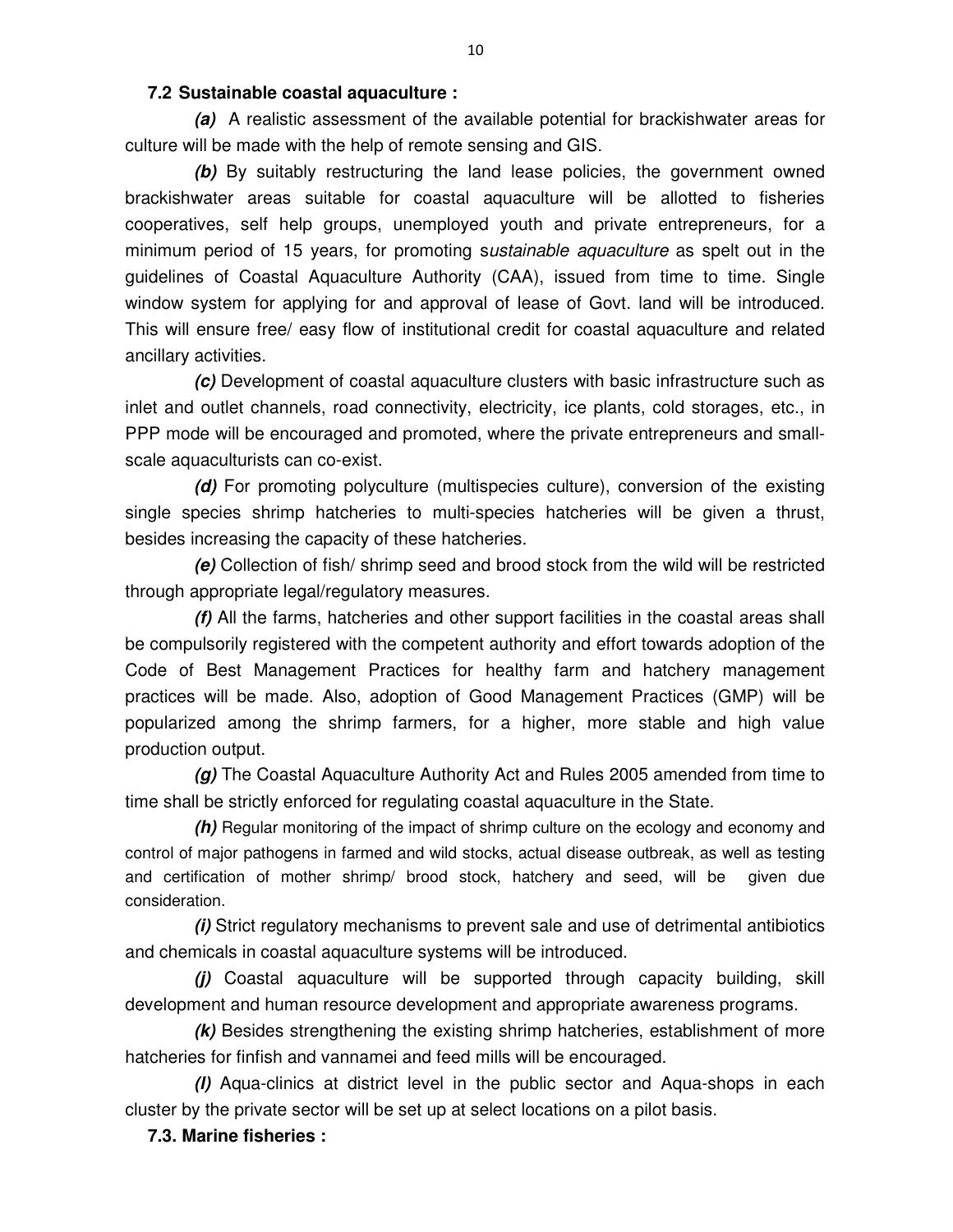Collection of reliable statistics on marine fisheries and related aspects using standardized methodologies will be given due importance with a view to making a reliable assessment of marine fishery resources and the fishery potential. Due attention will be given to the use of information technology, strengthening of database, Human Resource Development, etc.

The guidelines and provisions of the Comprehensive Marine Fisheries Policy (2004) of the Government of India which advocate protection and conservation of the resources, encouragement to subsistence level fishermen and technology transfer to small-scale sector, infrastructure support to industrial sector, ecosystem based fisheries management, etc., will be adopted.

For reducing fishing pressure in the traditional yet sensitive fishing ecosystems, resource specific fishing in the offshore areas will be promoted, by refurbishing the existing trawlers and by designing and introducing new fuel efficient intermediate size fishing crafts.

For protecting the turtle breeding grounds and for safeguarding the interests of fishermen dependent on fishery resources in the protected areas for their subsistence, action will be taken as per the orders of the Central Empowered Committee of Supreme Court and other rules and regulations of the Central and State governments. Steps will be initiated in consultation with the Forests and Wild Life Department to demarcate the turtle nesting grounds.

Steps will be taken for marine resource enhancement, protection and conservation of marine biodiversity through deployment of artificial reefs and sea ranching in select areas along Odisha coast.

There will be a unified system of online registration of all types of fishing crafts operating in Odisha's territorial waters. The fishing crafts registered with Odisha Government will be given special identification marks such as colour codes and/ or other signs for different fishing crafts/gears etc.

#### **Co-management and Community involvement in fisheries management:**

Co-management is considered the most suitable approach to manage fisheries given that the fishing community has its own management traditions and institutions. It is a process, whereby, a multi-tiered system has to be evolved through actual practice, given the length of the coastline and the different administrative jurisdictions involved. Existing traditional and self-organized structures at grass roots level need to be leveraged as "building blocks" for this approach.

The Government will create the necessary enabling environment to promote the establishment of fisheries management institutions at local government and community level. This will ensure effective participation of stakeholders in the fisheries sector; allow communities to engage in fisheries management and development activities; ensure provision of appropriate support services to fisheries management institutions at village community levels; and enable training of government officials in the principles, practices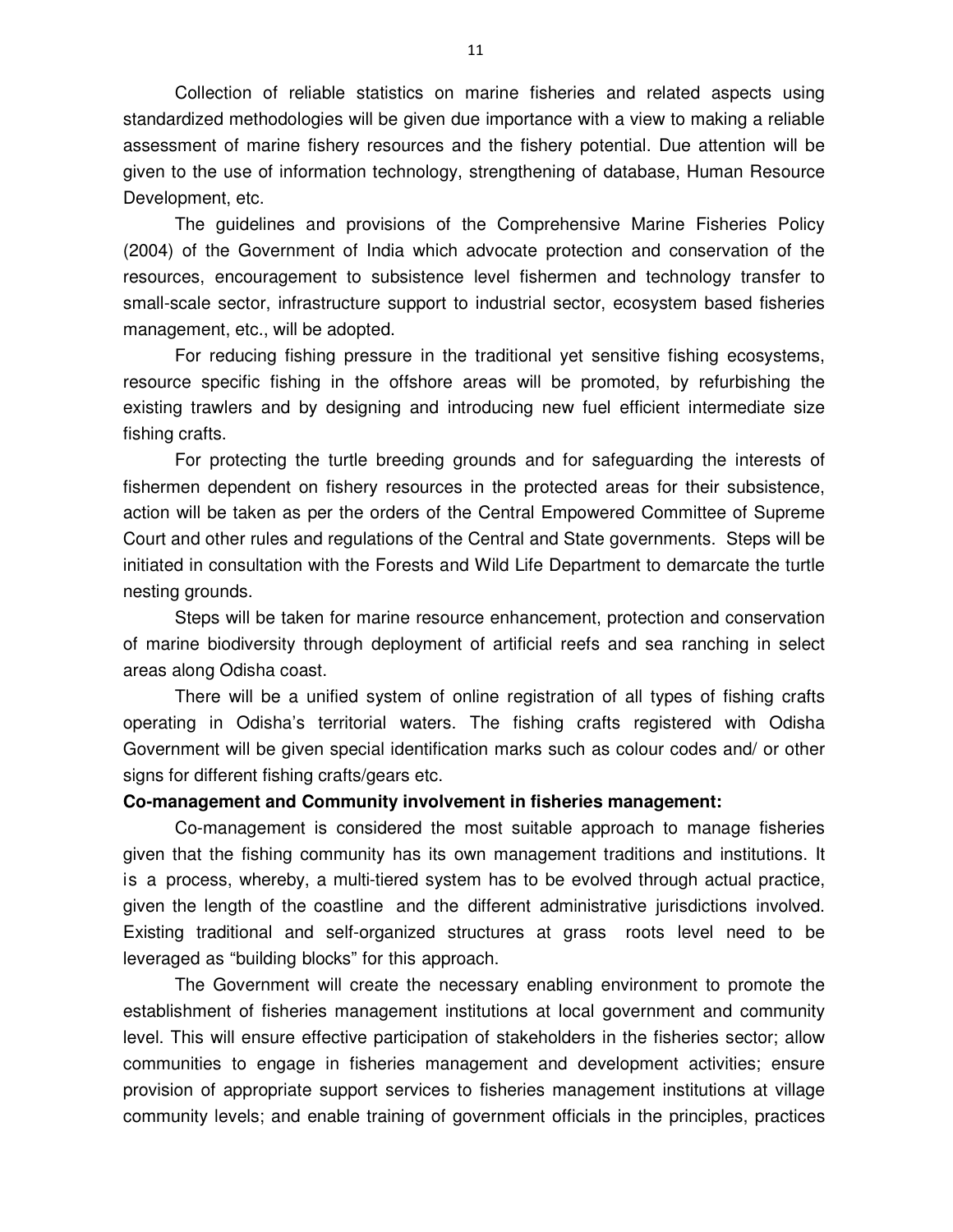and benefits of co-management. Capacity-building and orientation will be addressed at different levels and for different sets of stakeholders. This initiative will be piloted through creation of a village level platform along with other initial modules that will provide learning on structure and functions of co- management.

#### **Deep Sea Fishing:**

Deep sea fishing will be promoted in stages after establishing appropriate technology and scale of operation, ensuring that the resources are available and it is profitable for the operators, for which necessary capacity building and training will be given to the marine fishermen and support will be provided to the entrepreneurs wherever necessary.

#### **Mariculture as an alternative to Fishing :**

Alternative or supplementary employment generating opportunities such as mariculture need to be evaluated diligently and a sound management framework should be evolved before being promoted as a solution to the fisheries management problem in Odisha. Introduction of mariculture shall be backed by an implementable policy and legal framework, reliable R&D efforts from National Fisheries Research Institutes in the areas of controlled production of seed, feed and economy of culture operation and marketability of the products.

# **7.4. Post-harvest Infrastructure support & marketing :**

#### **Fish Quality and related infrastructure :**

Development of appropriate fish handling, processing, preservation, transportation, distribution and marketing systems will be encouraged both in the inland and marine capture fisheries and aquaculture. Use of low cost energy sources in fish processing, particularly non-conventional energy sources will be considered and promoted. Plant quality control and hygienic conditions in fish processing establishments will be improved and maintained by enforcing the Code for Good Manufacturing Practices.

Large capacity ice plants, chilled rooms and stand alone cold storages will be established at strategic locations, with uninterrupted power supply. Ice storage boxes at reservoir sites and Fish Landing Centres/ Jetties along the coast will be promoted where there are no Ice plants. In select viable pisciculture clusters, flake/ tubular ice plants of adequate capacity will be promoted for producing quality ice.

Hygienic handling, dry fish processing and production of value added products in the small scale sector by the Women SHGs will be encouraged by improving their skill through training and by providing the requisite market linkages.

Measures appropriate for ensuring the quality, wholesomeness, safety for human consumption and value of harvested fish and fishery products, will be promoted and introduced in a phased manner, based on European Union (EU) standards, Hazard Analysis of Critical Control Points (HACCP) and Total Quality Management (TQM).

**Fishery Harbours and Fish Landing Centres :**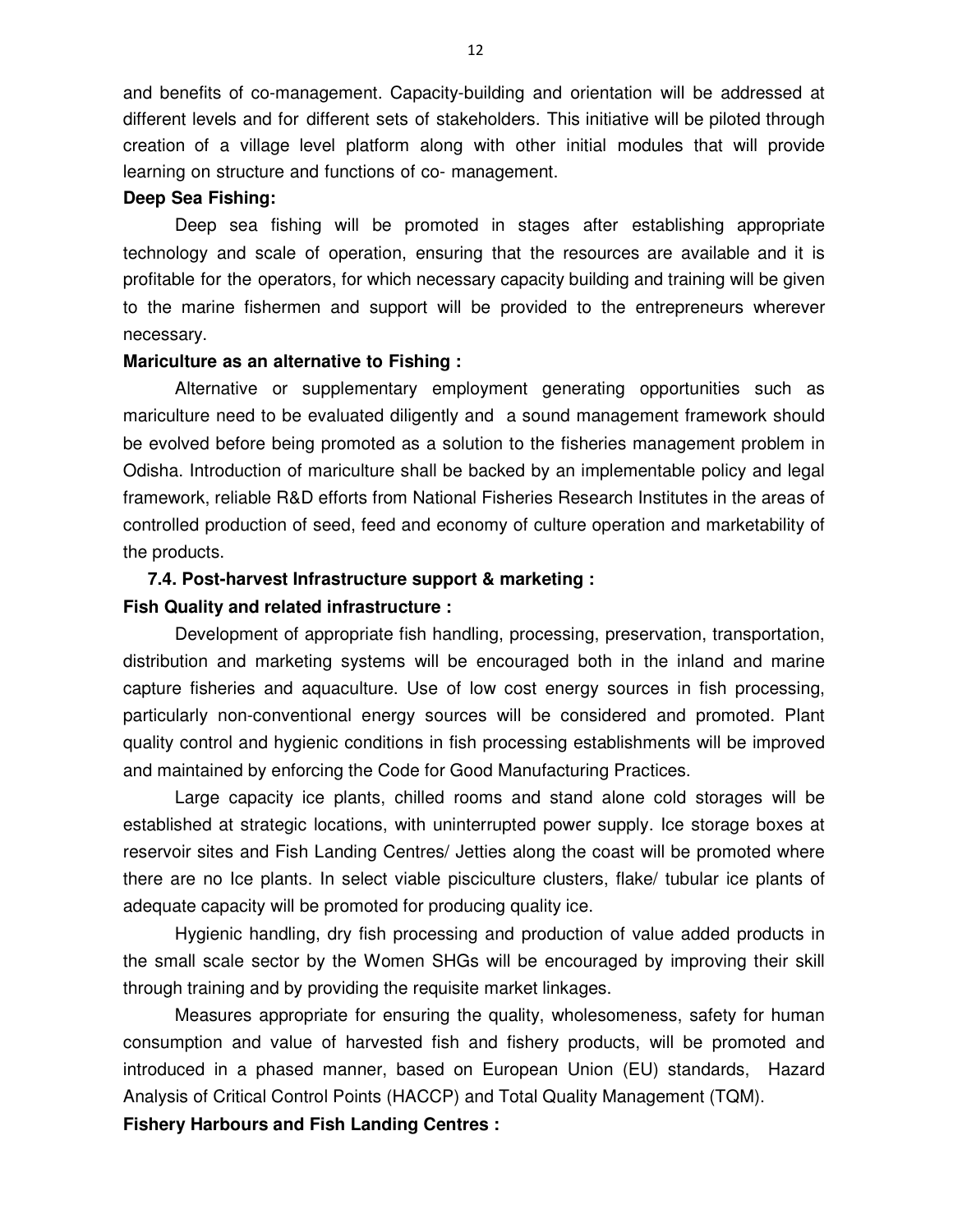Efforts will be made towards equipping all the fishery harbours and fish landing centres along the Odisha coast and making them fully operational by providing all the basic infrastructure facilities such as road, communication, electricity, cold storage facilities, ice plants and through maintenance dredging for keeping the entrance to harbours/ landing centres free from siltation, which hinders the free passage of fishing crafts and to implement in PPP mode wherever possible.

Management of most of the facilities already created calls for improvements in terms of internal resource generation, maintenance and upkeep. These issues will be subjected to a detailed evaluation which will help in upgrading them for meeting international standards such as EU and HACCP. For construction, operation and maintenance of the new fishery harbours and fish landing centres on PPP mode, involvement of private sector/ community including the fisheries cooperatives in particular will be encouraged.

For effective operation and management of the existing fishery harbours and fish landing centres; and designing, construction and management of new fishery harbours and landing centres, a Fishery Harbour Authority will be set up as an autonomous organization based on the guidelines of the Union Government. A full fledged Engineering Wing for construction & maintenance of fishery harbours and fish landing centres in Odisha will be set up under the Department of Fisheries.

#### **Fish marketing and trade :**

Measures will be taken to achieve sustainable increase in the value and volume of fish marketed for domestic consumption and export. Appropriate marketing facilities will be made available for wholesale/ retail fish market including creation of modern fish market complex in industrial belt/ cities and towns in association with the municipal/ local organizations.

Efforts will be made to fully comply with national and international requirements in post harvest care of fish catch, fishery products and by-products so as to achieve highest food safety standards for domestic consumption and exports.

Through reduction of post-harvest losses and value addition and augmentation of the requisite infrastructure support, adoption of sustainable brackishwater aquaculture, etc., the contribution of coastal and marine fisheries sector to the overall exports and the foreign exchange earnings can be increased manifold. In this context, private sector involvement in creating the requisite infrastructure for value addition in marine products will be encouraged.

Odisha Pisciculture Development Corporation (OPDC)/ FISHFED will cater to the needs for fish preservation, transportation, distribution & marketing.

**7.5 Safety of fishermen at Sea and welfare of fishermen :**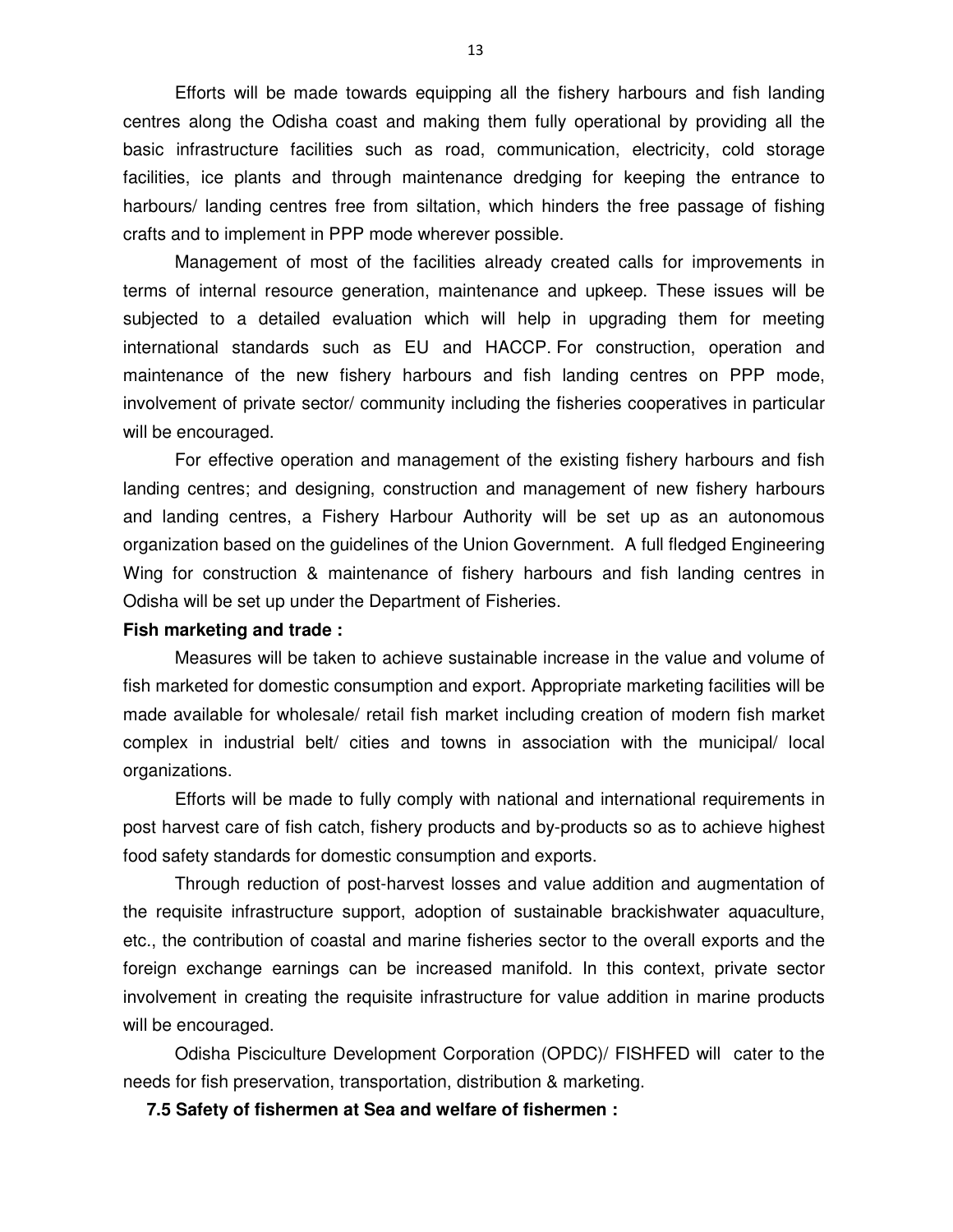Efforts will be made to provide the fisher community with the requisite navigational and communication instruments, life saving devices such as life jackets, first aid kit, etc., and early warning about the cyclone, tsunami, storm surge, floods, etc., by establishing institutional linkage with Odisha State Disaster Management Agency (OSDMA), FISHFED and FISHCOPFED and through easily accessible means for ensuring safety of the fishing community both at sea and on land.

The existing welfare schemes for marine fishermen will be extended to inland fishermen as well.

### **7.6 Livelihoods :**

 It is important to build upon the social strengths and social capital of the fishing community and to set an approach for enhanced fisheries livelihoods within the context of 'sustainable fisheries', focusing on achieving a balance between economic growth, security of fishery resources and equitable development.

Issues on education of fishermen/ women, vocational training on improved fisheries techniques, livelihood enhancement and diversification by creating alternate and supplementary employment opportunities through capacity building and market tie-up and grant of social benefits to fishermen without land holding, will all be given adequate importance.

### **7.7 Environment and fisheries :**

The Government will make efforts to—

- $\div$  ensure that Environmental Impact Assessment (EIA) is carried out and taken into consideration in all large-scale/ commercial fisheries sector projects.
- ❖ control/ ban destructive fishing and processing methods.
- $\div$  monitor and review environmental protection measures applied in the fisheries sector.
- promote protection of the fragile eco-systems, eco-system processes and conservation of biodiversity.
- protect vulnerable, endangered and threatened aquatic species, habitats and areas of special ecological significance.
- $\div$  minimize adverse environmental impacts on fisheries by establishing mechanisms at appropriate levels.
- \* set binding minimum standards for protection of the environment from fisheries and aquaculture activities;
- $\div$  establish and/ or maintain systems to monitor the quality of aquatic environments that support active fisheries;
- $\div$  promote public awareness among all the stakeholders of the need to protect aquatic ecosystems that support fisheries; and
- promote multi-disciplinary research into adverse environmental impacts on aquatic ecosystems that support fisheries.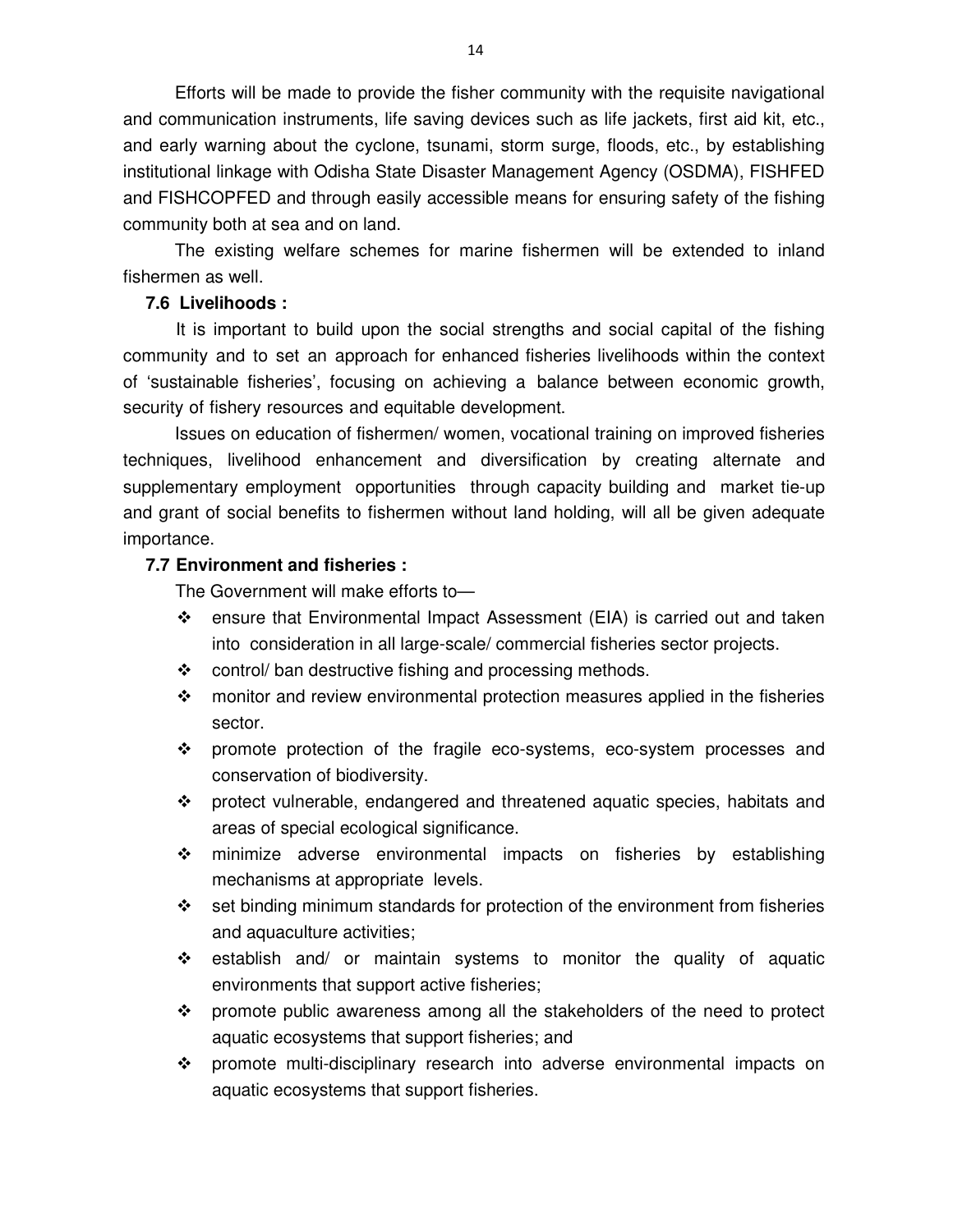A concerted strategic action plan will be evolved and implemented to conserve and protect the rich aquatic biodiversity of the State.

An ecosystem approach to fisheries management which strives to balance diverse societal objectives, by taking into account the knowledge and uncertainties about biotic, abiotic and human components of ecosystems and their interactions and applying an integrated approach to fisheries within ecologically meaningful boundaries, will be implemented.

### **7.8. Supplementary nutrition :**

Little focus is being given presently to introduce the commonly consumed small indigenous fish species, which are rich in micronutrients, vitamin A, calcium, iron and zinc, and animal protein and essential fats in the aquaculture systems. Consumption of these small fish species will help in improving micronutrient deficiencies in nutrient deficient rural poor, pregnant women, lactating mothers and children in particular,

Small sized seasonal or perennial ponds including backyard ponds and water logged rice fields suitable for culture of small fish species will be encouraged in a systematic manner to meet the local demands. A farmer-friendly policy under the broad name '**social fishery**' will be initiated where farmers will grow these species of small fish along with other traditional carps without substantial investment. This sustainable approach will directly benefit poor farmers in terms of obtaining economic as well as nutritional benefits and indirectly reduce anthropogenic pressure on wild stock of small fish.

To make full use of this potential, appropriate measures to develop and implement sustainable, low-cost culture technologies with required R&D support from National Fisheries Research Institutes and other organizations, shall be introduced.

Knowledge and information about the nutritional value of small fish, and how best to include them in diets provided under the noon mid day meal scheme in schools and health centres shall be disseminated to all the fisheries officials, health care providers, educationists and others.

Awareness will be created among the rural masses on the value of the consumption of micronutrient-rich small fish by pregnant and lactating women and children through electronic and print media.

### **7.9. Information, Education and Capacity building (IEC) and awareness :**

Effective systems will be introduced for collection, compilation, analysis, storage, dissemination, updating the data base and maximizing the use of Information and Communication Tools (ICT) for fisheries planning, management, monitoring, governance and evaluation purposes.

Informal and formal literacy programs for fishing communities will be initiated to improve their literacy levels through local organizations and government departments by making use of various support agencies.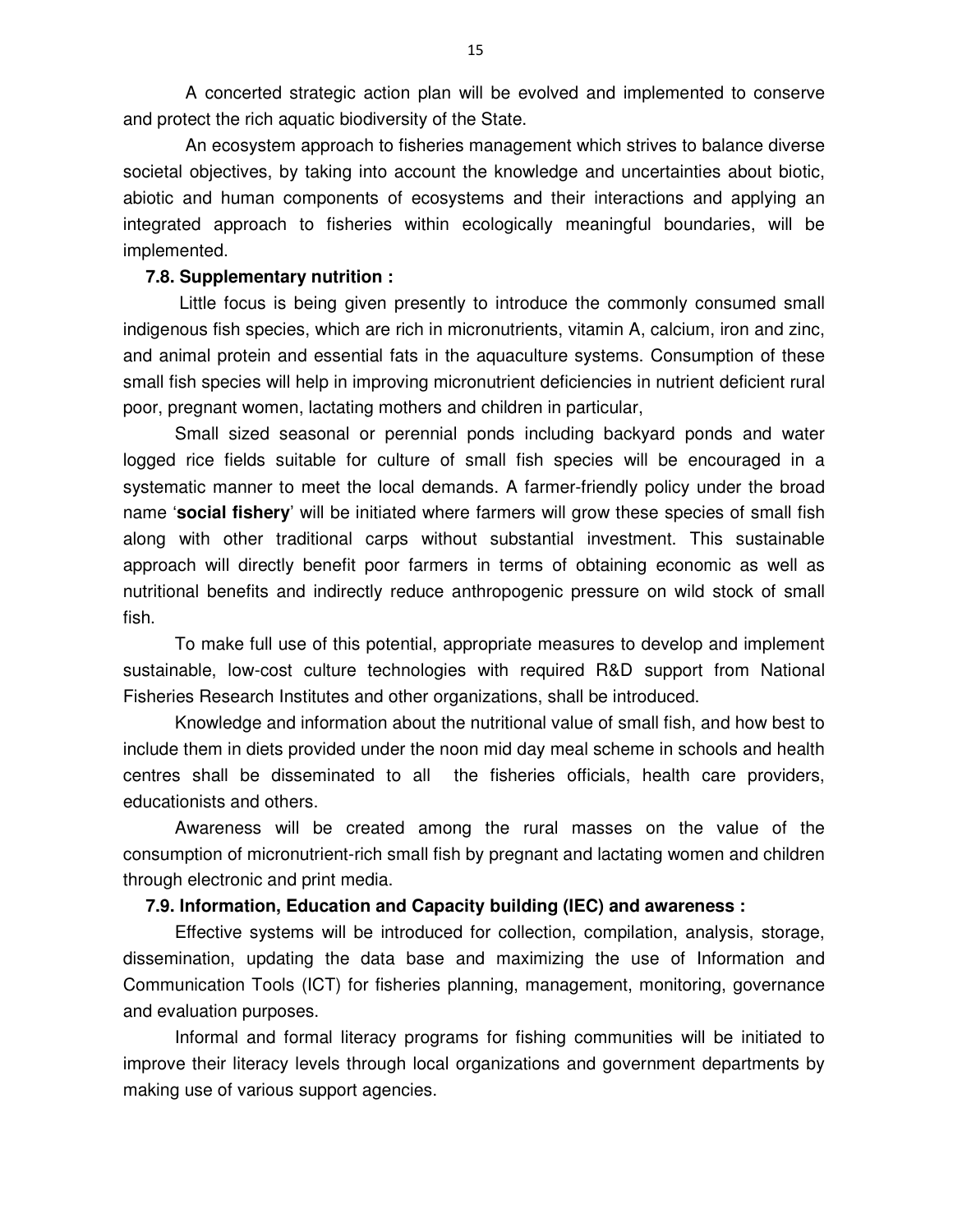Comprehensive training, exposure visits, refresher courses, extension services, advisory and awareness programs will be promoted and implemented so as to build human resource capacity and to increase levels of knowledge, skill and expertise amongst the State fisheries officials, rural masses, fishers and in the public and private sectors, at district and village levels.

### **7.10 Entrepreneurship development & Self Employment :**

Government will play a catalytic role in self-employment through developing private entrepreneurship in fisheries, in the areas of fish farming, integration of fish culture with livestock rearing and paddy cultivation, fish seed production, ornamental fish trade, fish processing, production of value added fishery products, fish marketing (wholesale/ retail), fish trading/ vending, transport operations, net mending/ repairs, setting up smallscale industrial units for production of fishing equipment, trading of aquaculture instruments, outboard and inboard motor repairing workshops, etc.

Required support systems will be created to ensure that a sizable number of unemployed youth, women and poorer sections of the society can take up self employment activities in the fisheries and allied sectors for their economic empowerment.

 An atmosphere conducive for providing access and/ or control over land and resources, basic infrastructure, finance, support systems such as extension services and specific credit, market support services, skill upgradation including training and education, sharing of capital contribution and promoting linkages for adequate finance, linking fish and fishery products to domestic and export market etc., will be promoted in the State for entrepreneurial development.

### **7.11. PPP in fisheries :**

Public-private investment partnerships (PPP) that equitably benefit both fishing communities, including the poorest and most vulnerable members of those communities, as well as the private investors, will be promoted. An enabling environment that promotes the establishment and growth of community based private enterprises in the fisheries sector will be created. Joint partnerships between the entrepreneurs and the small-scale fishers of Odisha in various fisheries/ fishery related activities will be encouraged for harnessing judiciously the inland, brackishwater and marine resources and setting up marine hubs.

### **7.12. SC/ST in fisheries :**

Proper forward and backward linkages at various levels between the Fisheries functionaries and the ST/SC community will be established for improving their socioeconomic condition and livelihood.

The requisite assistance at micro-level starting from identification of the progressive SHGs among the SC/ST community, registering them under the FFDAs/ BFDAs, providing them training, allotting water areas for farming, arranging financial support for pond development and inputs to technical and extension support for fish farming and marketing, will be promoted. Skills of tribals in catching fish will be turned to their advantage by filling gaps in terms of providing fishing gears and marketing avenues.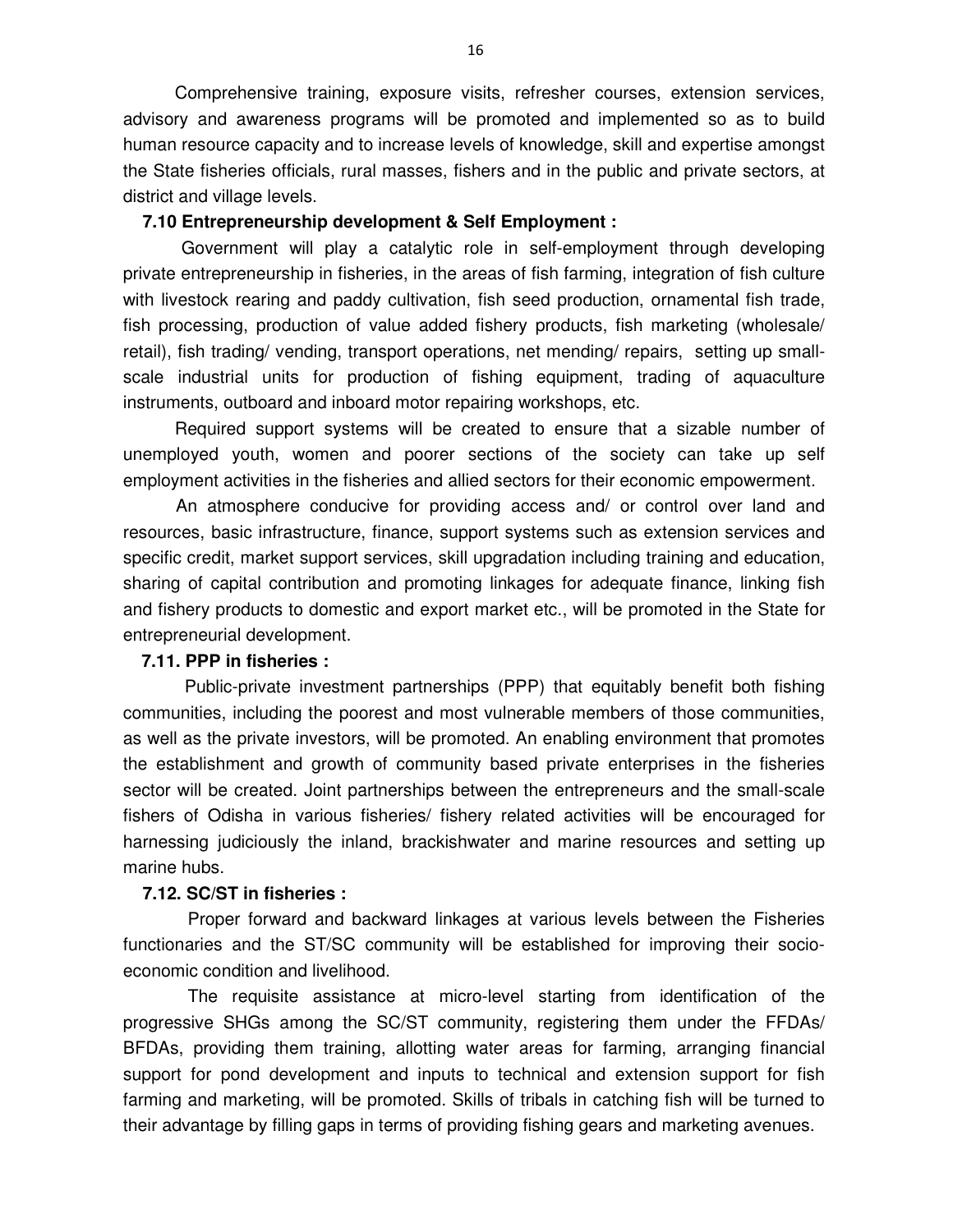### **7.13. Fiscal Incentives:**

Declaration of aquaculture at par with agriculture for enabling easy flow of credit/ institutional finance, lower power tariffs, tax, excise/ customs duty concessions/ waiver/ exemptions and water supply, will be considered in consultation with the authorities concerned. Necessary incentives and tax holidays will be provided to large-scale fish farmers who produce 10 tonnes/ha or more of fish.

To make the fish processing in Odisha more lucrative and competitive in export and domestic markets, the duties, taxes and other levies such as cess on export of fish and fishery products, on packaging material, machinery, etc, will be rationalized in consultation with the authorities concerned.

Adequate and timely credit to investors particularly towards working capital to fish processing sector; increasing the limit on enterprise size to a level which will qualify the fish/ shrimp producers/ processors for priority lending; and provision of working capital for primary fishery cooperative societies for their revival, will be promoted.

In consultation with the Insurance companies and other authorities concerned, the issue of providing insurance cover to fish ponds, along with standing crop, fishing/ aquaculture instruments/ equipment, etc., will be considered. Government will promote insurance in inland aquaculture by providing necessary incentives to attract insurance companies for coverage of fish seed farms and fish culture.

### **8. Support for implementing the policy :**

#### **8.1 Planning and Governance :**

Systematic planning forms the basis for decision making in fisheries management and coordinating these activities with other sectoral planning and policy activities at all levels. Better representation of the collective interests of the fisheries sector shall be established in relation to wider development and planning issues, along with strengthening the capacity of stakeholders and institutions to contribute and take responsibility for fisheries sectoral matters in general.

There will be a coherence between the policies within and outside the fisheries sector, on the basis of a set of principles including: (a) Holistic approach that recognizes the inter-dependence between welfare, development and fisheries management with the allied sectors such as environment and forests, agriculture, rural development, water and land resources, social and women welfare, etc; (b) Ensure that all policies and schemes are in harmony with fisheries management objectives; and (c) Achieve a balance in funding for management, welfare and development. Towards this end, the institutional capabilities and competencies of officials as well as the fishers will be evaluated, planned and invested in.

While implementing a specific scheme or any intervention to implement the policy, the issue of sustainability and likely ecological / environmental impact would be duly considered.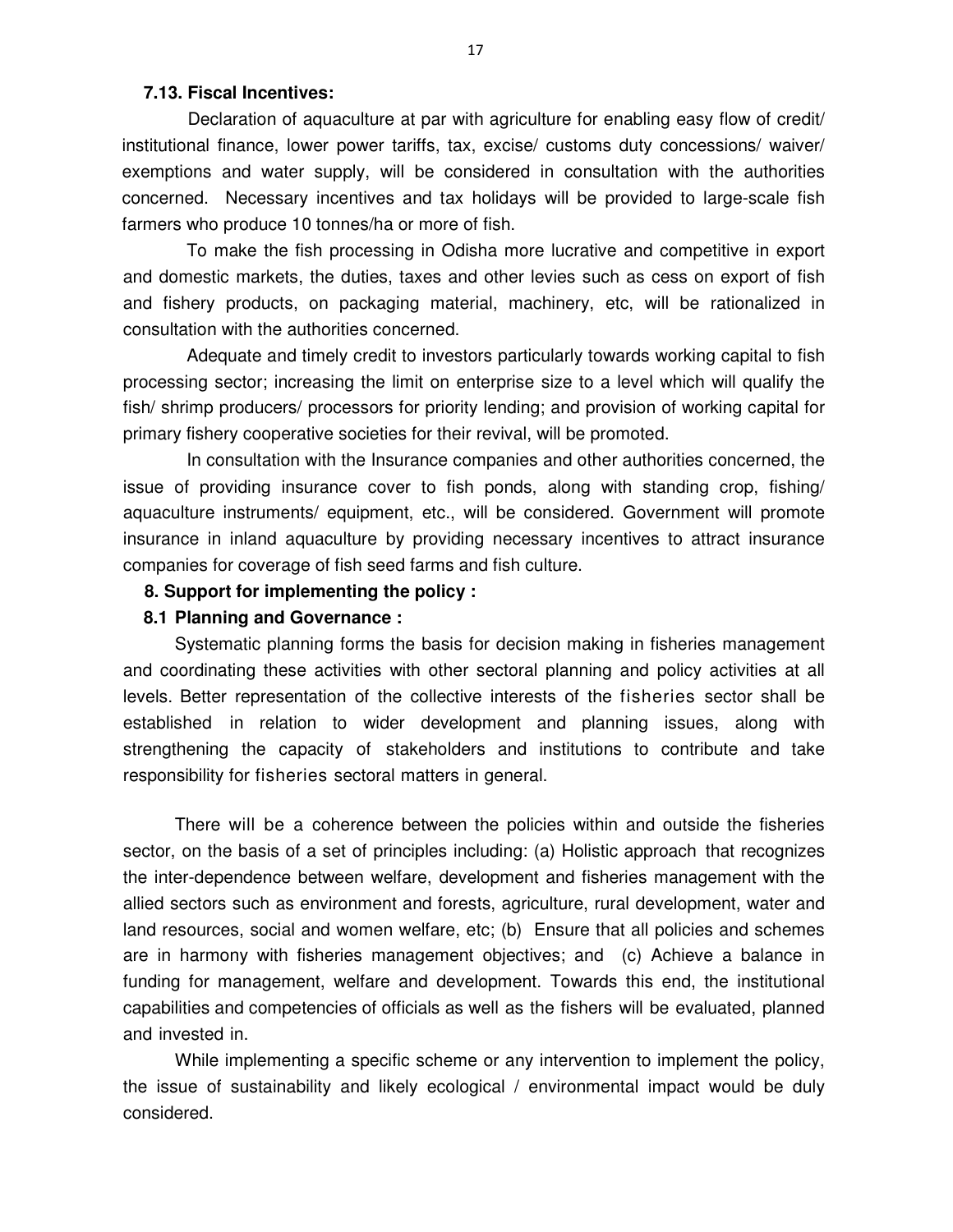#### **8.2. Building capacity :**

Capacity development will be focused at four levels: (i) individual fishers including fish farmers, fisherwomen and other stakeholders, (ii) State Fisheries Department personnel, (iii) NGOs, Fisheries cooperatives and (iv) the unemployed youth and entrepreneurs.

It will be ensured that the Government establishes linkage between the fisheries and other line departments/ organizations and engages them for building capacity/ training in sustainable fisheries development and management. Evaluation of long-term impacts of interventions will be undertaken and used to inform future approaches to fisheries development and management and livelihood enhancement among the fishers.

The capacity building of farmers will be undertaken through progressive farmers as far as possible.

Emphasis will be given for developing scientific literature in Odia language to educate the common public about the importance of fish in health and nutrition. Further, literature on different fisheries and aquaculture technologies will be developed/ translated for wider circulation.

### **8.3. Fishery Co-operatives :**

The fishers will be encouraged to be members of the fisheries cooperatives/ Self Help Groups. Steps will be taken to strengthen the human resource base and improve the financial base of the existing Fisheries Co-operative Societies from Primary to apex level and to revive/ revitalise the ailing Marine PFCS/ PMFCS & Fisheries Federation (FISHFED). The activities of the apex cooperative federation will be re-oriented and restructured.

### **8.4. Equity and Gender budget :**

The Government will address issues relating to equity in employment and business opportunities; and ensure equity in the access, tenure, participation and sharing of benefits that accrue in fisheries. The gender concerns will be integrated in fisheries planning, decision making and implementation, to ensure sustainable social and economic development. Training and capacity building of the women fishers and fish farmers will be given adequate importance.

#### **8.5. Investment in fisheries :**

Implementation of the fisheries sector policy will require significant financial resources. An investment climate and a long term investment programme will be created for the sustainable management of the fisheries sector. Public, private sector and community based investment in the fisheries sector that is environmentally, socially and economically sustainable will be promoted.

#### **8.6. Advisory support services :**

Fisheries extension service delivery system will be adopted through the existing district, block and GP level by strengthening them to provide information and advice and facilitate extension service for all the fisher and fish farmers.

#### **8.7. Global change :**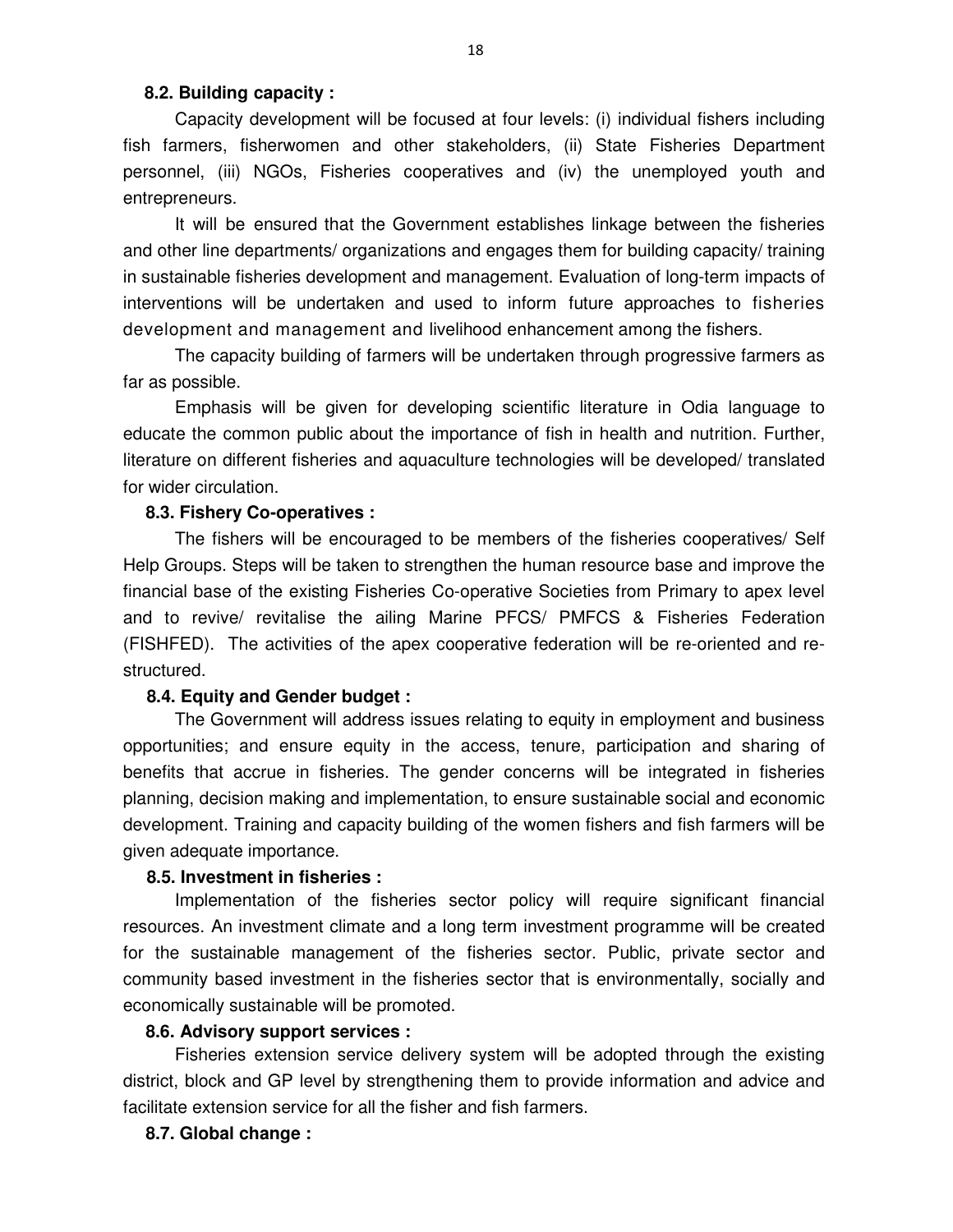The policy takes into account latest paradigm shift in related Central/ State Government policies as well as the international aspects of fisheries management and market demands (such as World Trade Organization (WTO)/ International Maritime Organization (IMO) regulations, FAO Code of Conduct for Responsible Fisheries, FAO's International Plans of Action for the Management of Fishing Capacity and Illegal, Unreported and Unregulated Fishing. The Odisha Government will consider these aspects and take appropriate action as required for addressing these issues for effective fisheries management and development in Odisha.

#### **8.8. Institutional Arrangements :**

Productive linkages will be established with all macro-level institutions relevant to the management and development of the fisheries sector and to the socio-economic development of the people who depend on the sector.

#### **8.9. Organisational aspects:**

A strong technical team; a core management team; and a monitoring, surveillance and control team will be built within the Fisheries Department to plan, implement and manage fisheries programs. The Department of Fisheries shall have a mandatory role in approvals of urban and industrial development that have an effect on fisheries and/or fishers' livelihoods.

 Fisheries Department will be strengthened with requisite technical and engineering personnel for smooth and successful implementation of fisheries programs and activities. Statistical wing in fisheries will be strengthened by developing proper data collection system/ market study mechanisms to provide proper information and data bank for future planning.

Government Fisheries Training Centre will be created and upgraded into a multidisciplinary Centre of Excellence. More Training Institutes will be set up for imparting short term and long term training to fish farmers and fisheries officials. Refresher training for the officers in different nodal institutions will be made mandatory and linked to career advancement.

 State Level/ District level laboratories will be set up for soil and water analysis. Services of fishery consultants and experts will be availed whenever required for testing and infusing new technologies.

### **8.10. Legal framework :**

Comprehensive legislation encompassing integrated coastal management, fisheries conservation and fisheries management. which is essential will be evolved and put in place.

The provisions of OMFRA shall be strictly enforced and a stringent fishery management system put in place. The restriction of fishing effort in the territorial waters of Odisha will be in the form of restriction in the number of vessels, number of days or hours at sea, engine power, size of the fishing gear and mesh size, prolonged seasonal closure to allow recovery of over-fished species, preventing fishing of juveniles and spawners during breeding/ spawning season and reduction in fishing pressure on over-exploited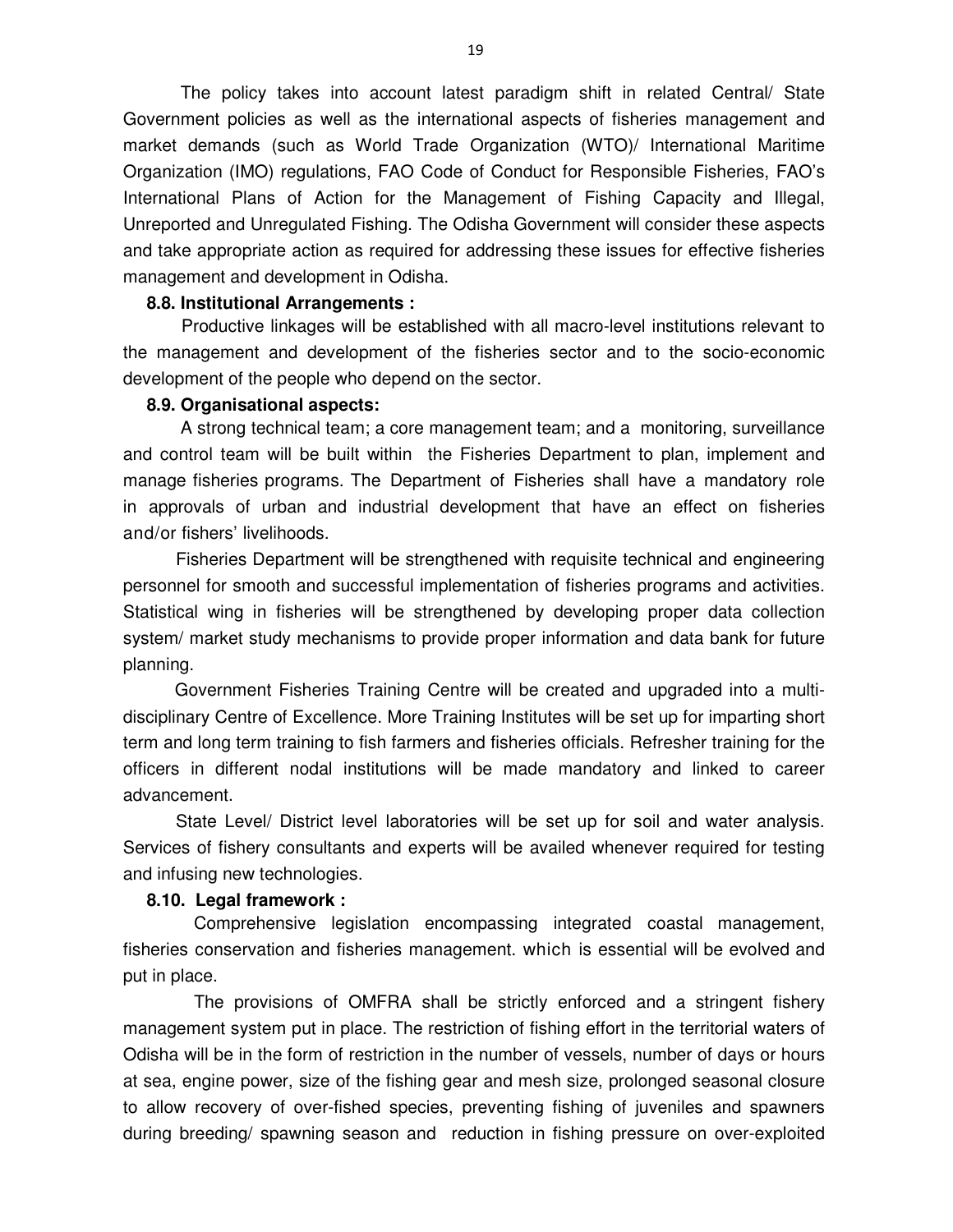fishery resources, for which appropriate enforcement measures/ mechanisms will be introduced in the OMFRA. Introduction of any fishing boat to the fleet size will be monitored/ permitted/ disallowed as per the existing OMFRA. The reduction or expansion of fleet size in trawling will be decided by the Government in consultation with stakeholders and experts from time to time.

A sound Monitoring, Control and Surveillance system (MCS) including the Vessel Monitoring System (VMS) on the lines of international instruments, will be implemented to check violation of the provisions of OMFRA and intrusion of fishing vessels of the neighboring states/ countries into coastal and territorial waters of Odisha.

Odisha Inland Fisheries Act will be framed on the lines of the Model Inland Fisheries & Aquaculture Act of the Ministry of Agriculture and that of other relevant States and notified, and the Rules there-under framed and implemented.

As and when the need arises, the Land Revenue Acts, will suitably be amended to facilitate grant of long-term lease of these water bodies, etc.

### **8.11. Fisheries Reform :**

In the context of increased threats and pressures from unsustainable fishing practices, climate change and the impact of other competing developments, leading to a rapid decline in the benefits generated by the sector, efforts will be made to reform the fisheries sector in Odisha. The overall goal of reforms will be to ensure that the fisheries sector makes a positive net contribution to sustainable development in Odisha.

Fisheries reform will focus on a move towards a more democratic and participatory management system based on a co-management approach. The programme will establish and operationalise appropriate frameworks, processes and capacities in the public and private sectors, and civil society, which will facilitate the planning, design and implementation of appropriate fisheries development and management strategies and plans – the basis of a new governance framework. This will ensure the recovery and future resilience of the sector and achievement of its full potential as a source of livelihoods for the fishers.

#### **8.12. Monitoring and evaluation :**

The progress of implementing the Fisheries Policy requires an effective monitoring and evaluation mechanism with appropriate and efficient feed back mechanism. Regular monitoring and assessment will be accomplished by setting up a Policy Advisory Unit in the Department of Fisheries to provide systematic inputs for refining the policy depending on the future needs, its implementation and management, to handle inter-sectoral issues and to protect the interests of fisheries and fishing communities.

#### **8.13. Policy Review :**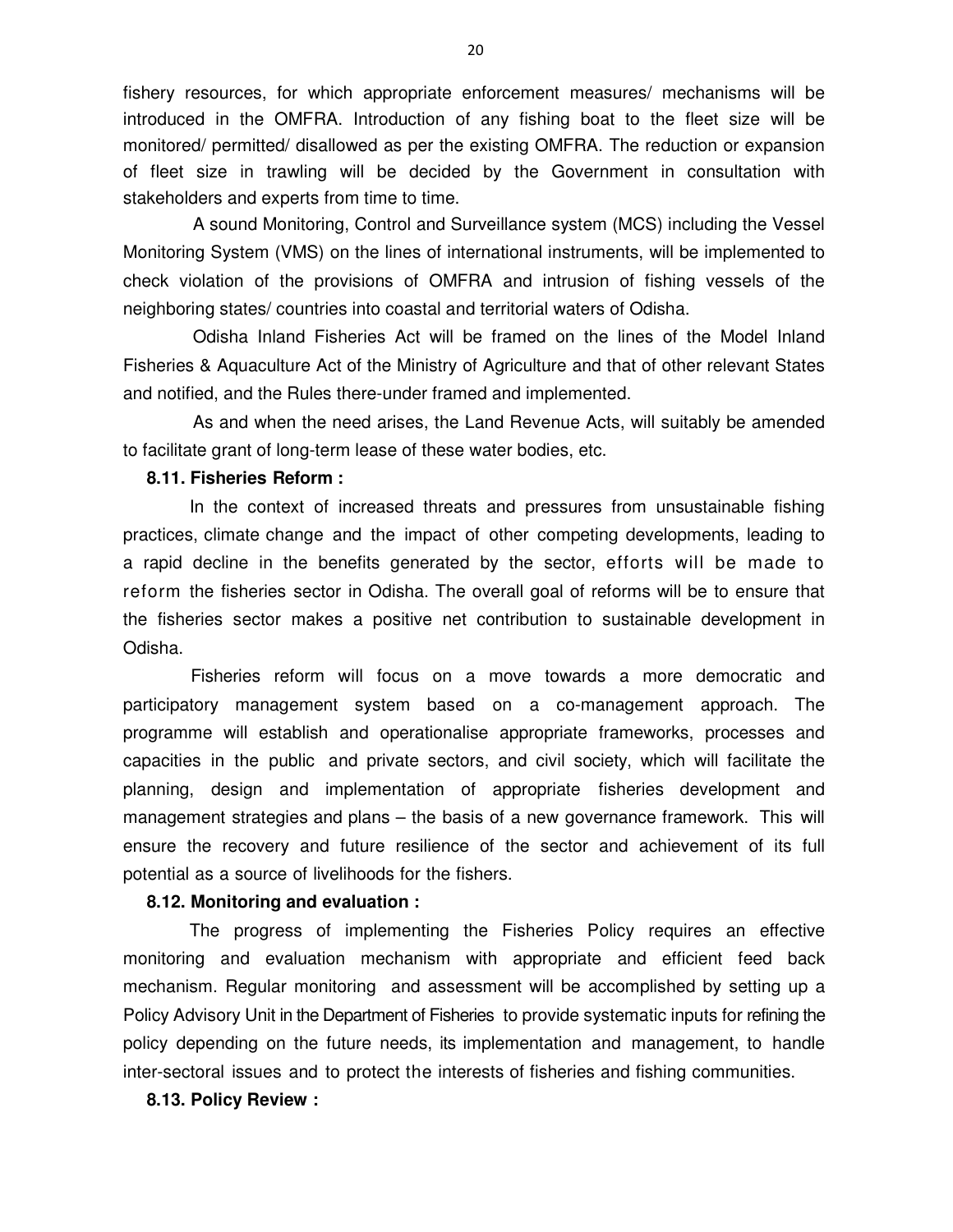Policy will be reviewed both by internal & external agencies every five years to continue to align with successive Five Year Plans, national priorities and global issues, impact of climate change, fisheries governance, etc.

- **9. Strategy, Action Plan & Deliverables :**
- **9.1. Inland fisheries :** 
	- *(a)* **Capture Fisheries :**

## **Strategy:**

The strategy for capture fisheries management in the riverine systems will be at two levels: i) management of the river basin as a whole, and ii) the fishery management. Some of the major tasks that will be addressed are: control of erosion and land run off; maintenance of natural river habitat, adequate water flow, and water quality; artificial structures for habitat improvement; provision of facilities for the fishery; etc.

## *Action Plan & deliverables:*

- Conservation and management of commercially important fish species through regulation of fishing (including gear control, banning certain types of gears, mesh regulation), ranching and habitat restoration in the rivers and canals.
- $\div$  Setting aside of reserved areas or the protection of habitats such as spawning grounds which is crucial to the survival of certain species.
- \* Introduction of regulations governing seasons of fishing in traditional fishing communities, restrictions on fishing effort through engaging fishermen in alternate employment and income generating activities, etc.
- \* Promoting aquaculture in riverine systems (particularly in the flood plains, drainable ponds), rice-fish culture, cage culture, etc.

## **Schemes/Programmes & Incentives:**

- \* Resource mapping & GIS database along with MIS will be developed for planning & monitoring plans & programs in fishery sector.
- $\div$  New scheme on promotion of aquaculture estate in waterlogged areas/dead rivers/ Tampara will be introduced to encourage fisheries Sector.
- $\div$  Ongoing schemes like net & boat assistance for inland fishermen will be continued.
- New scheme on river/ open water bodies ranching will be introduced.

## *(b) Culture based fisheries in lakes/reservoirs*

## **Strategy:**

Taking into consideration the existing species spectrum and production potential in relation to water spread area, different management and operational strategies shall be adopted for management of fisheries in reservoirs. These measures shall encompass strategies for post-impoundment (in the case of new reservoirs), conservation measures such as declaration of sanctuaries/ protected areas, closed season for fishing, preventing/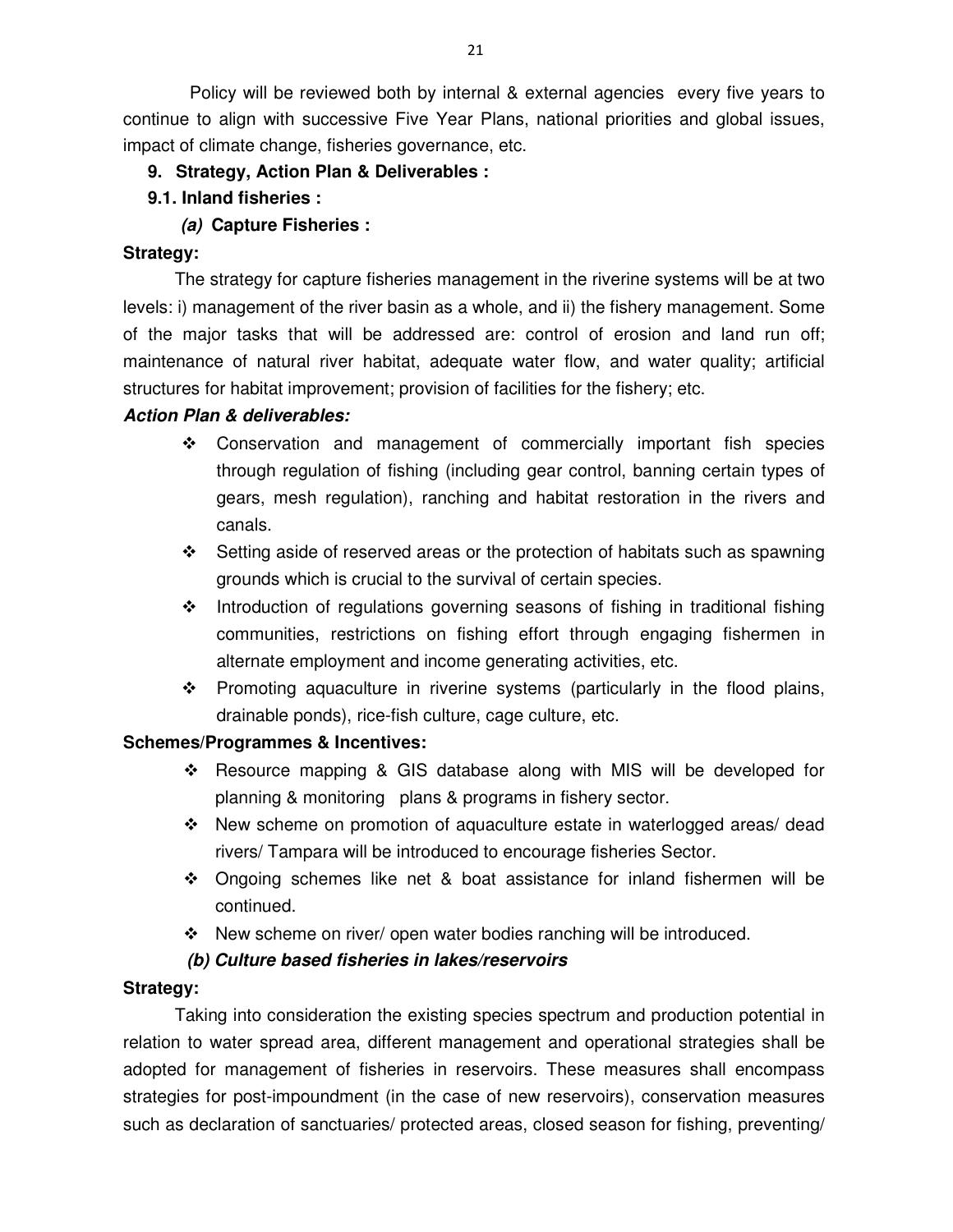banning the use of destructive types of fishing methods and gear, mesh size regulation and their strict enforcement.

While fish raised in small reservoirs will be basically an extension of fish farming system established in pond culture, the management strategy for fisheries in large reservoirs will have the twin objectives of development and conservation. A package approach comprising stocking, monitoring, equitable and just royalty arrangements, market intervention through cooperatives/ corporations and quick transport/ distribution channels, etc, will be evolved.

### **Action Plan & deliverables:**

The micro-plan developed for fisheries management and development in all the 138 reservoirs above 40 ha water spread area will be implemented, through which the average fish production could be raised from the present 93 kg/ha to a minimum of 200 kg/ha with a total production basket of over 40,000 tonnes of fish valued over `200 crore by 2020.

- 2700 Women SHG will be benefitted from development of fisheries in swamps and low lying areas.
- Development of fisheries in reservoirs will provide full-time employment to 15500 members in 102 co-operatives and part-time employment to equal number of their family members in fisheries ancillary activities.
- 10000 fishermen in reservoirs will avail boats and nets to improve their livelihood through fishing in the reservoirs.
- About 1500 members of reservoir fishery cooperatives/ SHGs will get employment in 100 captive nurseries/ cage/ pen proposed for fish/ fingerling production.

### **Schemes/ Programmes & Incentives:**

- Reservoir Fisheries Development will be continued through stocking of adequate quantity of fingerlings.
- Demonstration for Cage/ Pen culture in Reservoirs/ Rivers/ Canals etc will be continued for increasing productivity in open water resources.

## *(c)* **Aquaculture in tanks and ponds:**

### *Strategy:*

The strategy for aquaculture would include (i) scientific stocking, (ii) horizontal (i.e., bringing un-utilised cultivable area under scientific extensive/ semi-intensive farming) and vertical expansion (i.e., improving the production of the existing extensive and semiintensive area), (iii) integrated farming, (iv) contract farming, (v) species diversification, (vi) development of basic infrastructure facilities in aquaculture clusters, (vii) empowerment of farmers and fisherwomen, and (viii) increase in productivity and doubling aquaculture production.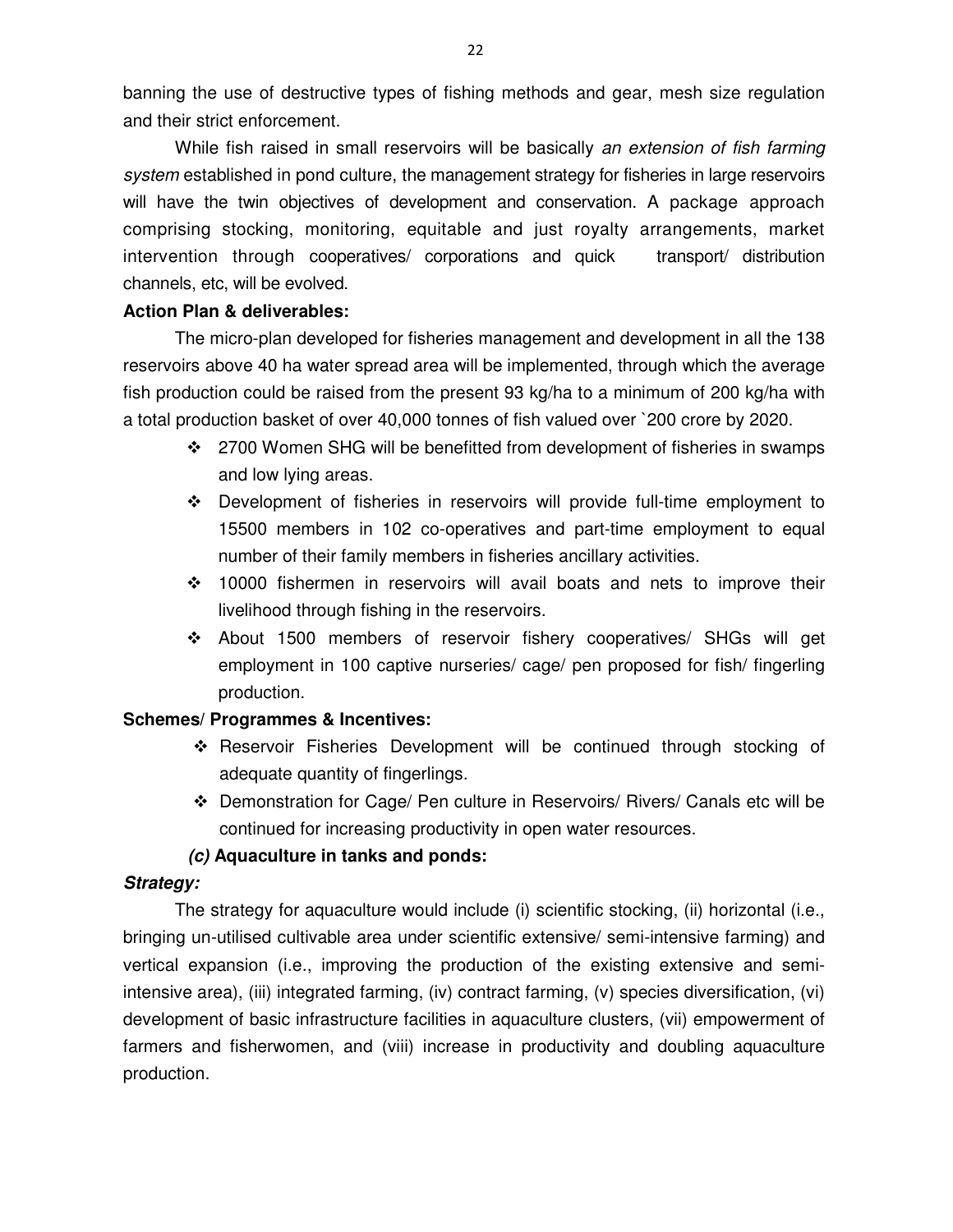In the next decade, the entire existing potential freshwater aquaculture resources would be brought under extensive and semi-intensive fish farming in a phased manner with an average production level of 3.5-4 tonnes/ha/annum.

# **Action Plan & deliverables:**

- Additionally 15,000 ha tank/ pond area will be developed for freshwater aquaculture in 30 districts by 2020. This will create additional direct employment to approximately 60,000 persons in farming; and indirect employment to 1,20,000 in ancillary activities.
- Additional area of 1500 ha from the existing ponds under the purview of GP and Revenue Department shall be brought under scientific culture, every year by leasing in for five years and with other suitable interventions.
- Fish productivity will be enhanced ideally from 2.13 tonnes/ha to 3.5 tonnes/ha from extensive farming practices and from 2.60 tonnes/ha to 5 tonnes/ha in semi-intensive systems and 10 tonnes per ha in intensive systems.
- Total inland fish production of the State will register an increase from present level of 2.63 lakh tonnes to about 5.30 lakh tonnes in the next six years.

## **Schemes/ Programmes & Incentives:**

- $\div$  The ongoing schemes for promotion of intensive aguaculture with top up subsidy will be continued, augmented and strengthened.
- ❖ Interest subvention on short term and long term Loan in fisheries sector will be continued.
- Subsidy on establishment of Commercial Agri-enterprises in fisheries sector and incentive for fisheries equipment/ implements viz. aerator, net, ice box, water analysis kit, oxygen equipment, transportation vehicle and mini fish feed mill etc. will be continued under the State Agriculture Policy 2013.
- Suitable new scheme/ projects will be introduced for popularization of intensive aquaculture through demonstration for transfer of new technology.
- $\cdot \cdot$  New scheme on incentivizing use of pellet fish feed will be promoted for increasing the productivity.
- A State-of-the-art Fishery Training Centre will be established.

# **9.2 . Fish Seed Production and Certification :**

# *Strategy:*

Greater emphasis shall be given for allocation of specific areas for fingerlings production, mostly in the private sector, fisheries cooperatives and SHGs. The technology of multiple breeding of carps and air breathing fishes shall enable intended hatcheries to extrapolate their seed production season and enhance the seed production capacity. Creation of brood bank will play an important role in producing and supplying the genetically healthy stock to all the hatcheries in order to avoid the problem of inbreeding depression.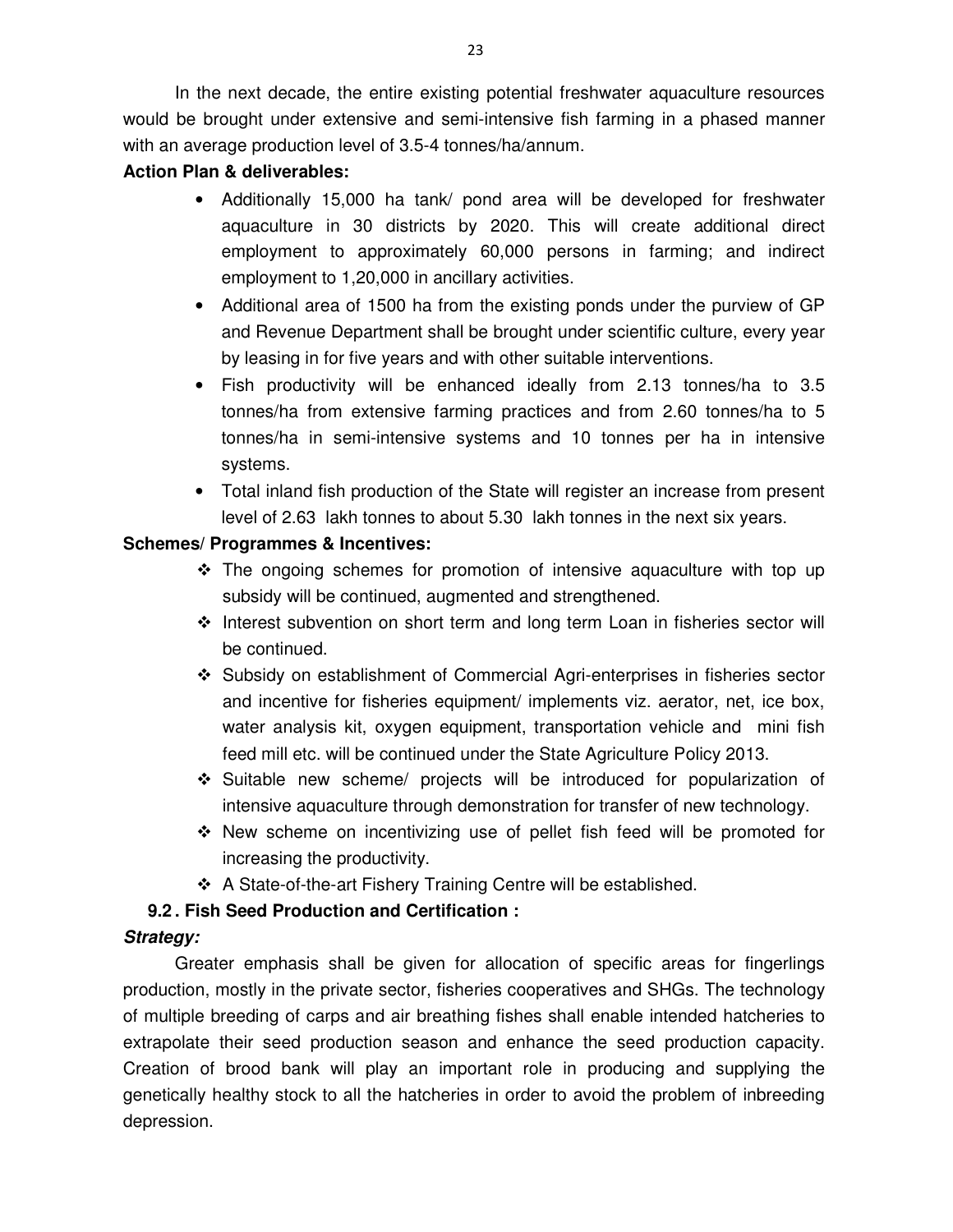## **Action Plan & deliverables:**

20 no hatcheries will be set up with a planned capacity for producing 30 crore fish seed and 3 feed mills will be promoted for producing 30,000 tonnes of feed per year through PPP/ Pvt sector. This will help in enhancing the fish production to meet the requirement of the State and provide direct employment to 210 persons in hatcheries and 100 in feed mills and indirect employment to approximately 500 in fish seed production.

## **Schemes/ Programmes & Incentives:**

- $\cdot \cdot$  The ongoing schemes for promotion of fish seed hatchery with top up subsidy will be continued, augmented and strengthened.
- Incentivizing fingerling production will be promoted in private sector under Commercial Agri-Enterprise category of the State Agriculture Policy 2013.
- Suitable scheme/ projects will be introduced for augmentation of small indigenous fish production for fulfilling nutritional requirement. Species diversification will be promoted for increasing productivity.
- $\div$  30 nos of aquatic health management laboratories shall be set up at State/zone/district level to facilitate scientific aquaculture.

## **9.3. Sustainable coastal aquaculture :**

### *Strategy:*

In brackish water areas the farmers will be organized under cluster approach and wherever possible necessary support infrastructure and technical know-how will be provided to promote shrimp and fish culture in a big way.

### **Action Plan & deliverables:**

 Technology demonstration projects for a spectrum of fish species will be taken up. To meet the seed requirements of these species, one of the shrimp hatcheries under the Government sector will be upgraded/ converted into a multi-species hatchery, with support from MPEDA/ CIBA.

It is envisaged that in the next five years (by the year 2020), an additional area of about 4000 ha will be developed and brought under shrimp farming, taking the total area under culture to 20000 ha. This will augment the total shrimp production by an additional 16,000 tonnes at a conservative estimate of an average of 4 tonnes per ha. in two crops.

The total shrimp seed required for bringing 20000 ha brackishwater area, will be 275 crore, as against the present level of 33.50 crore pl-20 from 14 hatcheries in the state. While a part of the additional seed requirement will be met from the existing hatcheries by making them fully operational, the remaining part of the seed will be procured from other neighboring shrimp seed producing States.

> > It is envisaged that these activities will generate direct employment for 7150 persons in farming and 150 in hatcheries and indirect employment in ancillary activities.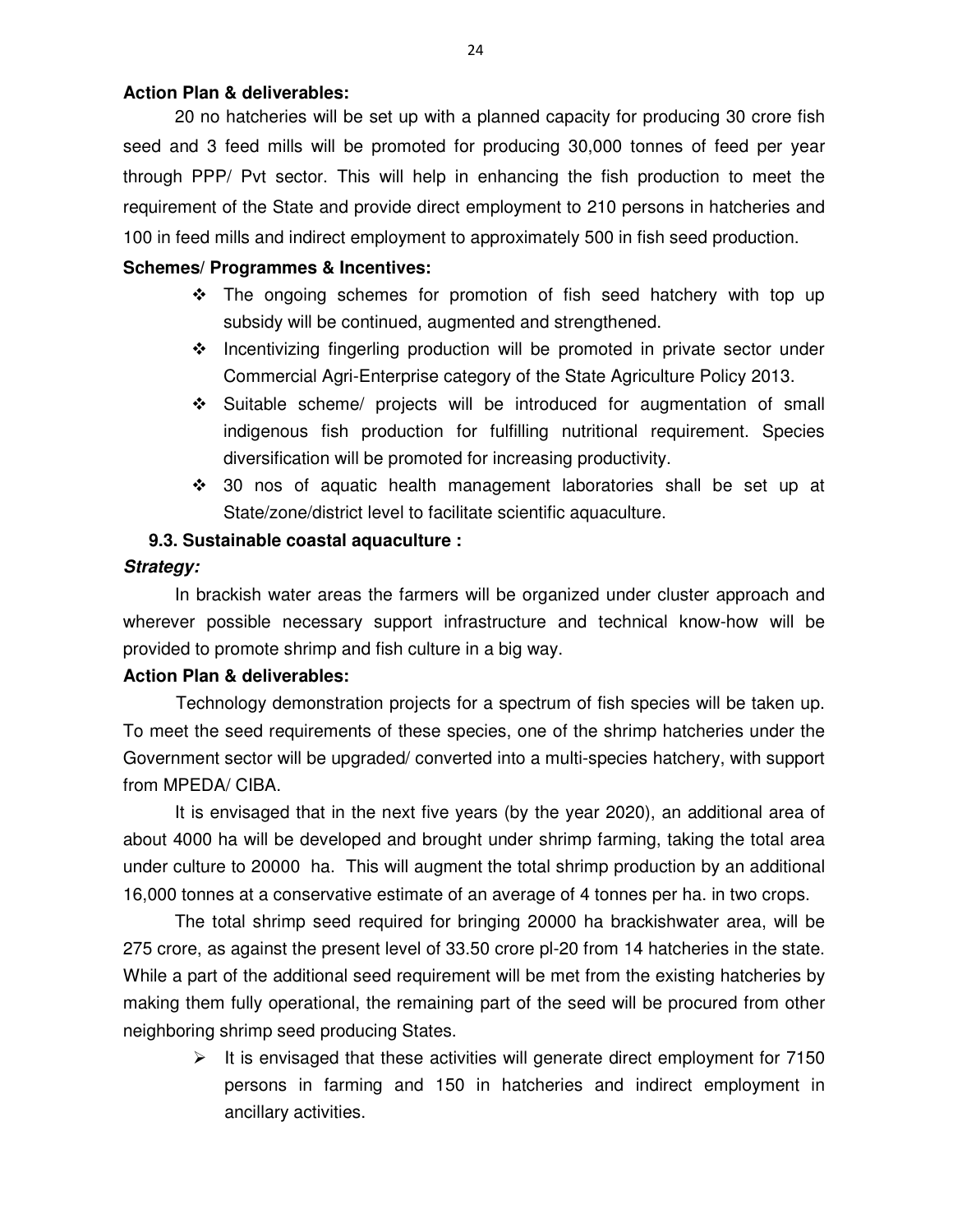### **Schemes/ Programmes & Incentives:**

- Approach road/ dedicated power feeder to the fishery clusters will be provided to facilitate fish production & export.
- $\div$  Suitable scheme/ projects for setting up 15 no's shrimp & 50 no's of fish hatcheries will be promoted with 25% incentive to meet the seed demand.
- $\div$  Suitable scheme/ projects for setting up 50 no's of fish hatcheries will be promoted with 25% incentive on species diversification for increasing productivity and sustainability.
- $\div$  Suitable scheme/ projects for vannamei culture will be promoted with 25% incentive for increasing shrimp production & export.
- Subsidy on establishment of Commercial Agri-enterprises in fisheries sector and incentive for fisheries equipments/ implements viz. aerator, net, ice box, water analysis kit, oxygen equipment, transportation vehicle and mini fish feed mill etc. will be continued under the State Agriculture Policy 2013.

## **9.4. Marine fisheries :**

### **Strategy:**

Reliable stock estimates, assessment of the efficacy of the existing fishing regulations, present economic status of fishing operations, formulation of key management interventions, and above all, allocation of adequate funds are a few major issues that demand immediate attention to ensure sustainability of marine fisheries. Therefore, the fishery resources potential of Odisha coast, will be re-assessed for evolving an implementable strategy for judicious exploitation of the coastal and marine fishery resources.

Considering the fact that the fishing effort extended at present in the shelf waters (up to 100 m ) is near optimal in most areas, further sustainable development of the marine fishery in the Odisha coast is feasible only through:—

- Diversification of the fishery to deeper and distant waters for deep sea lobsters, shrimps, squid, cuttle-fish and oceanic tuna resources.
- \* Exploitation of non-conventional fishery resources such as small-pelagics.
- Enhancement of marine fisheries resources through Artificial Reefs and sea ranching in particular, in the context of depleting resources and for protection and conservation of rare, vulnerable, threatened and endangered species.

Fisheries cannot be managed effectively without the cooperation of fishermen. The delegation of fisheries management to the local fishing committees will be more effective than the direct management by the Government. Co-management and participatory approach make maximum use of indigenous knowledge and expertise to provide information on the resource base and to complement scientific information for management.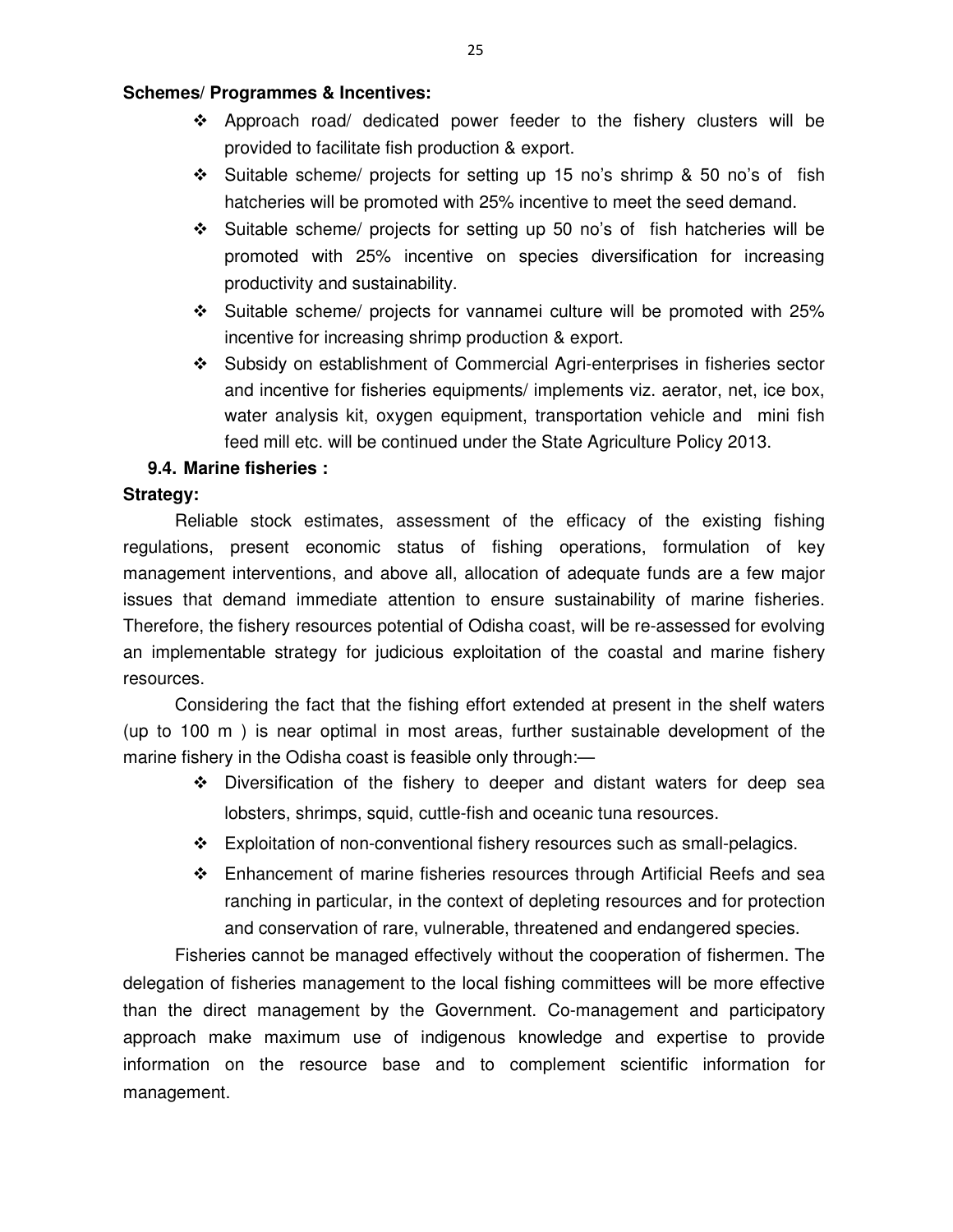The precautionary approach will be used where there are potential threats of serious or irreversible damage to ecologically fragile critical coastal systems and to living aquatic organisms.

## **Action Plan & deliverables:**

Since the coastal fishery resources depend heavily on the coastal zone ecosystem, their protection is of paramount importance, through involvement of local communities. Appropriate integrated coastal zone management and development of the coastal and marine ecosystem in a holistic manner will be given adequate priority. These are critical for the sustainable management of fisheries and fishers' livelihood, particularly the traditional fishers and other stakeholders.

- $\div$  50 intermediate crafts will be promoted for introduction in the private sector for Fishing in the deep area providing employment to 500 fishers.
- $\div$  5000 traditional fishermen will be covered under motorization programme by supplying 4000 Out Board Engines (OBM) and 1000 In-Board motors (IBM) to improve their income and social status.
- 20 Artificial reefs will be deployed in the territorial waters of Odisha for resource conservation and resource enhancement.
- $\div$  5000 insulated ice boxes will be provided to traditional fishermen and the co-operatives.
- $\div$  10000 fishermen families living in the area where fishing ban is in force, will get direct employment through Alternative livelihood activities.

## **Schemes/ Programmes & Incentives:**

- Ongoing schemes for motorization of traditional craft with subsidy assistance for marine fishermen will be continued, augmented and strengthened.
- Suitable scheme/ projects with 25% incentive will be introduced for harnessing deep sea fishery resources by assisting entrepreneur for intermediary crafts, Tuna liner etc.
- Ongoing scheme for modernization/ up gradation and shore based infrastructure development of 50 no of fishing harbour/ jetty/ FLC will be continued, augmented and strengthened.

## **9.5. Post-harvest Infrastructure support & marketing :**

## **Strategy:**

The existing fishery harbours at Paradip, Dhamra and Naugar would be able to accommodate about 700 mechanized vessels. The fishery harbour sanctioned for establishment at Bahabalpur would accommodate about 300 mechanized fishing vessels and the fishery harbours at Chandipur and Chaudamani when developed would accommodate about 1500 mechanized vessels. Therefore, there is a need for planning fishery harbour facilities to around 200-250 more fishing vessels. The motorized fishing vessels would need another 15-20 fish landing centres with shore-based facilities for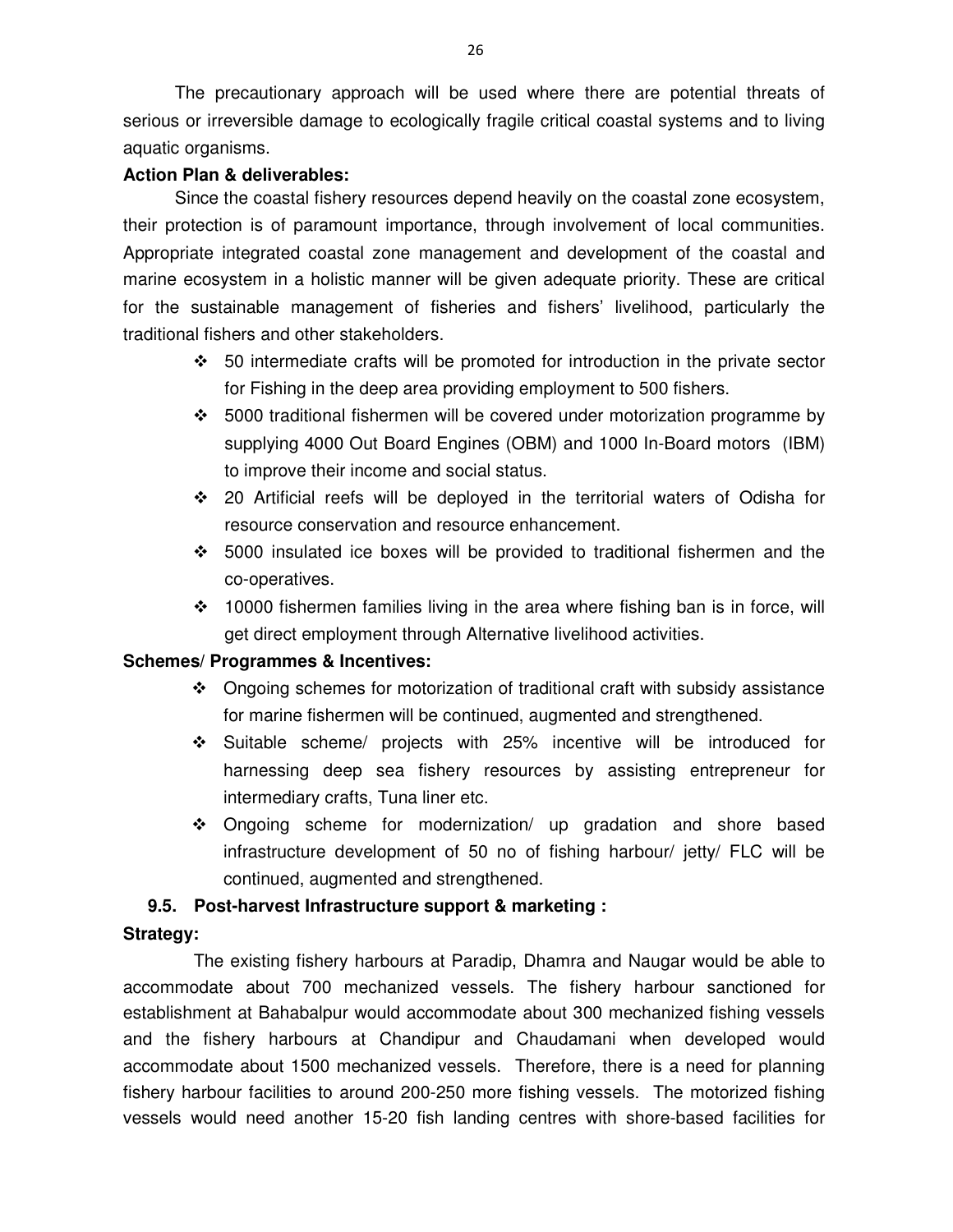about 1500-2000 boats to beach land since the FLC facilities created for motorized boats are insufficient. For identifying the locations for establishing these additional facilities, the coastal areas will be mapped using Remote Sensing (RS) and Geographic Information System (GIS).

To minimize exploitation by middlemen and ensure good returns to fishers and fish farmers, marketing of fish will be arranged by identified organizations (Fishermen Cooperative Societies/ FISHFED/ MPEDA/ FISHCOPFED/ GFCCA, etc.) through buy-back agreements for captured and farm produced fish and fishery products. Model/modern wholesale and retail fish markets and cold chain at identified sites will be promoted for retailing of fish to eliminate intermediaries and provide large choice of hygienic food fish to consumers and expand processed fish food market. This will also ensure adequate returns to the farmers, price stability in the domestic market and availability of fish to the consumers at affordable price.

 The capacity and utility of the existing minor fishery harbours and fish landing centres need to be improved, which are almost non-functional because of heavy siltation by undertaking periodic dredging operations.

Reducing post-harvest losses by strengthening the post-harvest infrastructure, value addition, product diversification and enhanced thrust on hygiene will be among the strategies. This will enable remunerative price to farmers and the enhanced shelf life will lead to reduction in wastages. Research institutes/ private institutions in the state will be encouraged for taking up R&D on developing/ upgrading technology for production of value added products using locally available raw materials, for meeting the export demands.

The Government together with fish worker organizations and the Seafood Exporters Association will develop suitable criteria and mechanisms to ensure that trade barriers do not impair the livelihood of fishers. Compliance with international requirement in postharvest care of catch therefore, will be ensured. The Government will try to promote infrastructure for cold chain, value addition and preservation at farm level with facilities of weighing, sorting, grading, packing, pre cooling, cold storage, Individual Quick Freezing (IQF), blast/ plate freezing and refrigerated van etc. through PPP / Private sector. Further, renewable energy based pilot cold chain projects shall be promoted wherever feasible.

### **Action Plan & deliverables:**

Efforts will be made towards doubling the level of processing of marine products and increasing the value addition by two times the current levels by the year 2020. Export market potential for processed fish in terms of value will be increased from the present level of about Rs.1800 crore in 2013-14 to Rs.5000.00 crore by 2019-2020 and Rs.8000.00 crore by 2020-2025. Beyond 2025, the value of marine products exported to be sustained at the 2025 levels. The source of funds for achieving this goal will be a combination of investments by the industry players, debt/ equity from financial institutions, foreign direct investment and Government funding.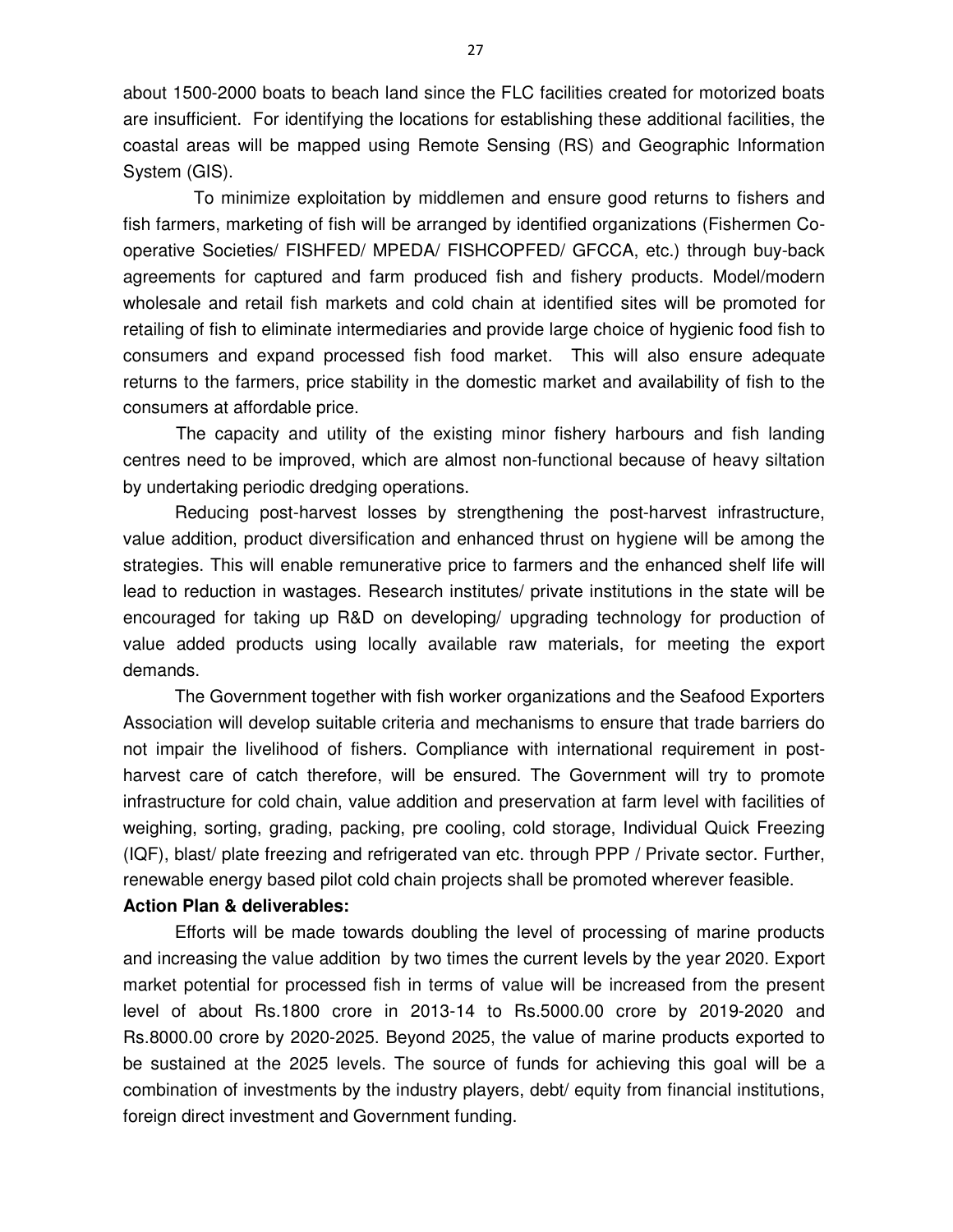## **Schemes/ Programmes & Incentives:**

- $\div$  Suitable scheme/ projects will be introduced for post harvest management & value addition of fishery products in 30 nos of places in 5 years.
- $\div$  Approach road of 100km to fishery clusters will be provided to facilitate fish production & export in 5 years.
- $\div$  Dedicated power feeder to 2000 no fishery clusters will be provided to facilitate fish production & export with 25% incentive in 5 years .

## **9.6. Safety of fishermen at Sea and welfare of fishermen :**

## **Strategy:**

A sizable population of the fisherfolk living in the 641 marine fishing villages of Odisha are socio-economically backward and also victims of cyclone and other natural calamities. Most of the fishermen settlements totally lack the basic amenities such as roads and telecommunication, housing, electricity, drinking water, education, health clinics, sanitation – public toilets, waste water disposal, etc. State Government will make efforts to address these basic needs and amenities.

## **Action Plan & deliverables:**

Improving the socio-economic status of fishermen and providing high levels of sea safety to the fishermen, therefore, are the twin strategies for ensuring welfare of fishers. Major fishermen welfare programs to be implemented are saving-cum-relief scheme, development of model fishermen villages, Group Accident Insurance Scheme, and improving the safety at sea.

## **Schemes/ Programmes & Incentives:**

- $\div$  Supply of special PDS rice will be continued for marine fishermen (APL) dwelling in the Olive Ridley conservation area as a welfare measure.
- Ongoing schemes "Saving-cum-Relief/ Group Insurance Scheme" for fishermen will be continued.
- Ongoing schemes like "Development of Model Fishermen Village and Matsyajibi Basagruha Yojana" will be continued for the homeless fishermen .
- Ongoing schemes like "Award to meritorious children, Revolving fund for SHGs, Safety Fishermen at Sea and Marketing infrastructure support for fishermen," will be continued.
- $\cdot$  Incentive shall be given for insurance coverage of fish crop/ fish farm.

# **9.7. Capacity Building and other Support for implementing the policy**

## **Strategy:**

For systematic planning and implementation of different programs, the following issues need to be addressed. The capacity building of all stakeholders in fisheries development of the State would be taken in to consideration.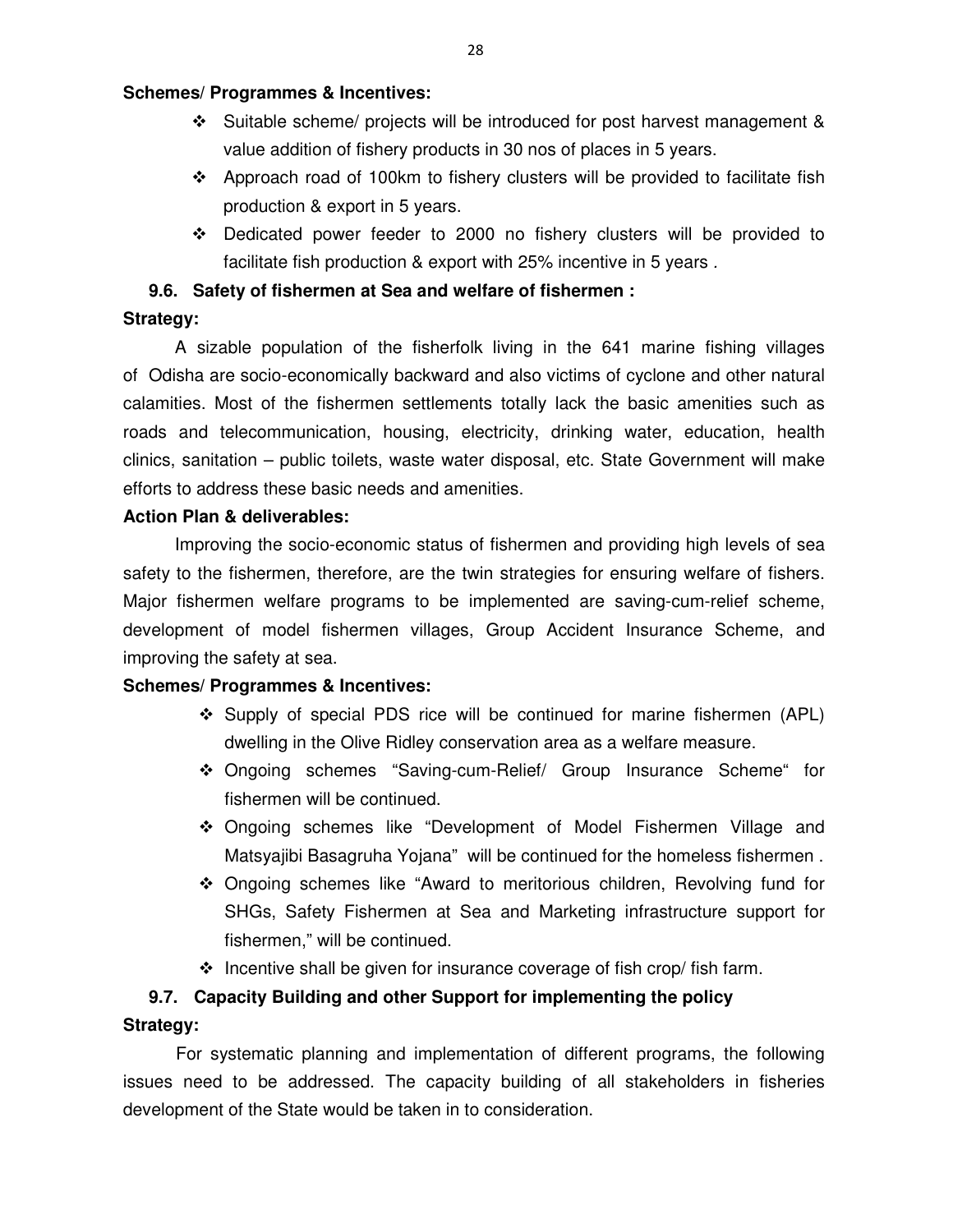## **Action Plan & deliverables:**

- Strengthening of Fishery Co-operatives.
- ❖ Equity and Gender based budgeting.
- $\div$  Engagement of consultants for advisory support services.
- Strengthening institutional arrangements.

# **Schemes/ Programmes & Incentives:**

- Ongoing schemes like "Reactivation of co-operative society" will be continued.
- Ongoing schemes like "Empowering fishermen through mobile advisory services & call centre and Infrastructure support for modern & hygienic fish market" will be continued.
- Construction/ modernization of office building of 50 nos fishery offices with office automation will be taken up in next 5 years.
- Capacity building of 2500 fishers/ 1000 technical personnel will be taken up through adequate training and exposure visit to successful sites within & outside the country in next 5 years.
- $\div$  New scheme will be introduced for providing managerial grant to OPDC/ FISHFED for fisheries development in the State.
- \* Training and exposure visit for the Fishers and Extension personnel will be taken up for acquiring new technologies and similar activities in other areas.
- $\div$  Consultants for different activities will be engaged for providing expertise, technology, capacity building and preparation of DPRs etc.
- E-Governance for software development, equipment, training, wage support shall be provided for better monitoring of schemes.
- 314 no of Training & Awareness centres with office of AFOs existing in block level will be utilized for strengthening grass root level extension.

# **9.8. End Note :**

This policy document highlights the need for an integrated multi-disciplinary approach for achieving sustainability in the fisheries sector of Odisha. Implementation of this policy requires inter and intra-departmental coordination and cooperation which is central to the growth of fisheries sector. It is designed with conviction that this policy will strengthen the implementation of the identified strategies and initiatives for developing and managing the fishery resources of Odisha sustainably and for securing the food, nutritional and livelihood security of the people of Odisha.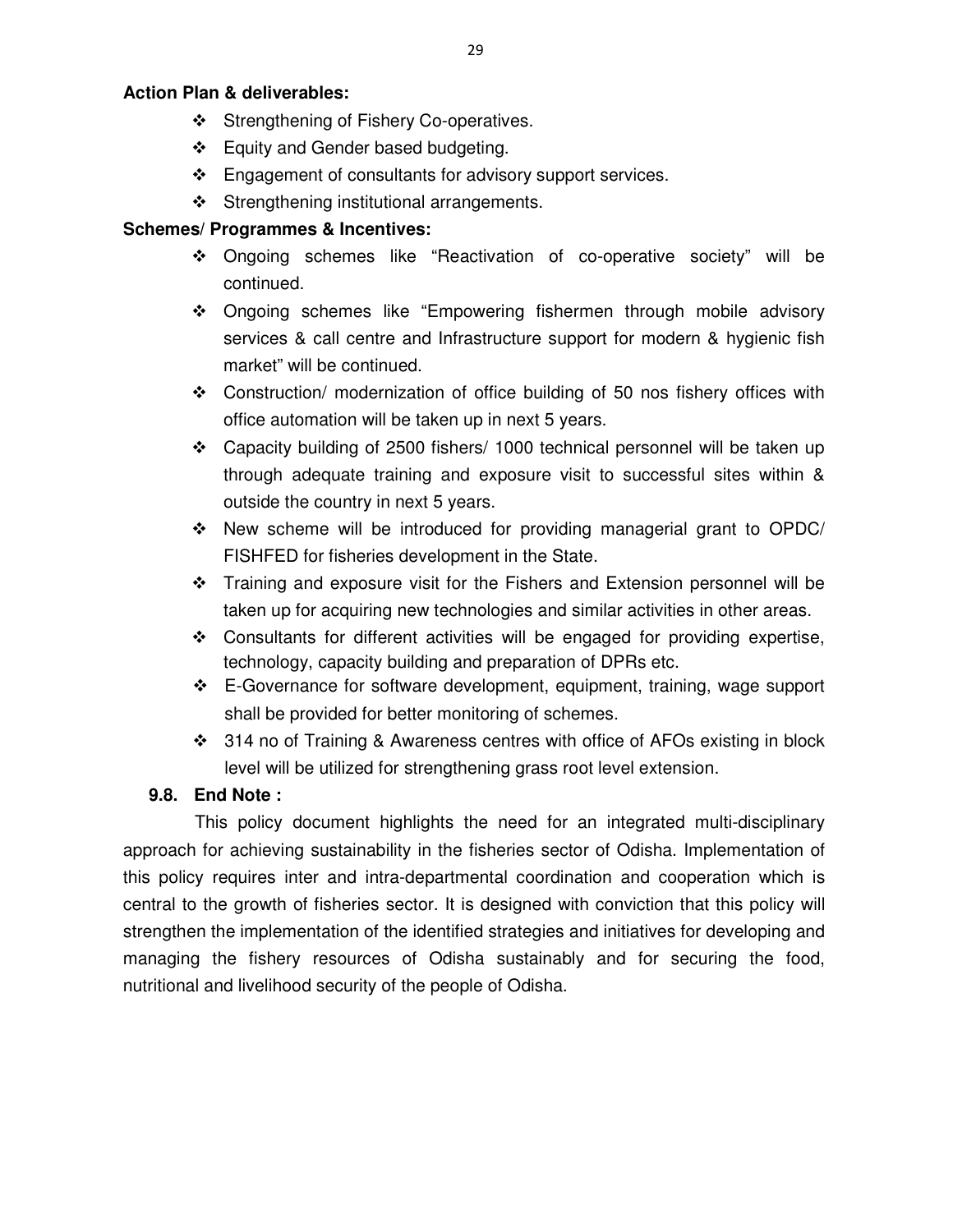| Physical Action Plan on Fisheries development basing on Odisha Fisheries Policy for<br>2015-16 to 2019-20 |                                                     |            |            |                           |           |               |        |
|-----------------------------------------------------------------------------------------------------------|-----------------------------------------------------|------------|------------|---------------------------|-----------|---------------|--------|
| SI.                                                                                                       | Name of scheme/                                     | Annual     | Target for | Annual Scheme-wise target |           |               |        |
| No.                                                                                                       | Programme                                           | target     | 5 years    | <b>State</b>              | Centrally | NFDB/         | Remark |
|                                                                                                           |                                                     |            |            | Plan                      | Sponsored | RKVY/         |        |
|                                                                                                           |                                                     |            |            | (SP)                      | Scheme    | RIDF/         |        |
|                                                                                                           |                                                     |            |            |                           | (CSP)     | <b>Others</b> |        |
| (1)                                                                                                       | (2)                                                 | (3)        | (4)        | (5)                       | (6)       | (7)           | (8)    |
| A                                                                                                         | <b>Inland fisherie:</b>                             |            |            |                           |           |               |        |
| a                                                                                                         | <b>Inland Capture Fisheries:</b>                    |            |            |                           |           |               |        |
| 1                                                                                                         | Resource mapping                                    | 15 dist.   | 30 dist    | 15 dist                   |           |               |        |
|                                                                                                           | and GIS data base for                               |            |            |                           |           |               |        |
|                                                                                                           | fishery(New) 2 years                                |            |            |                           |           |               |        |
|                                                                                                           |                                                     |            |            |                           |           |               |        |
| $\overline{2}$                                                                                            | Development of                                      | 10.00 Ha.  | 50.00 Ha   |                           | 10ha      |               |        |
|                                                                                                           | <b>Waterlogged Areas</b>                            |            |            |                           |           |               |        |
| 3                                                                                                         | Aquaculture estate in                               | 200 Ha.    | 1000 Ha    |                           |           | 200Ha         |        |
|                                                                                                           | waterlogged area/                                   |            |            |                           |           |               |        |
|                                                                                                           | dead rivers/ Tampara,                               |            |            |                           |           |               |        |
|                                                                                                           | subsidy 50% - Rs.3.50                               |            |            |                           |           |               |        |
|                                                                                                           | lakh/ha                                             |            |            |                           |           |               |        |
| $\overline{4}$                                                                                            | Integrated                                          | 6 units    | 30 units   |                           | 6 units   |               |        |
|                                                                                                           | Development of Inland                               |            |            |                           |           |               |        |
|                                                                                                           | <b>Capture Resources</b>                            |            |            |                           |           |               |        |
| 5                                                                                                         | Net & Boat assistance                               | 2000 nos.  | 6000 nos.  |                           |           | 2000          |        |
|                                                                                                           | for inland fishermen                                |            |            |                           |           | nos.          |        |
|                                                                                                           | for 3 years (RKVY)                                  |            |            |                           |           |               |        |
| b                                                                                                         | <b>Culture based Fisheries in Lakes/ Reservoir:</b> |            |            |                           |           |               |        |
| 6                                                                                                         | <b>Enhancing Reservoir</b>                          | 8.0 crore  | 40.0 crore |                           |           | 8.0 crore     |        |
|                                                                                                           | fish production                                     | fingerling | fingerling |                           |           | fingerling    |        |
| $\overline{7}$                                                                                            | Demonstration of                                    | 20 units   | 100 units  |                           |           | 20 units      |        |
|                                                                                                           | cage/ pen culture /                                 |            |            |                           |           |               |        |
|                                                                                                           | Captive nurseries/                                  |            |            |                           |           |               |        |
|                                                                                                           | hatcheries/ boat/ net/                              |            |            |                           |           |               |        |
|                                                                                                           | exposure visits                                     |            |            |                           |           |               |        |
| C                                                                                                         | Aquaculture in tanks/ ponds :                       |            |            |                           |           |               |        |
| 8                                                                                                         | New water Area                                      | 1000 Ha    | 5000Ha     | 1000Ha                    |           |               |        |
|                                                                                                           | development for                                     |            |            |                           |           |               |        |
|                                                                                                           | aquaculture, subsidy<br>50% - Rs.3.50 lakh/ ha      |            |            |                           |           |               |        |
|                                                                                                           |                                                     |            |            |                           |           |               |        |
| 9                                                                                                         | (New)<br>Development of                             | 2000 Ha    | 10000 Ha   |                           | 2000ha    |               |        |
|                                                                                                           | Freshwater                                          |            |            |                           |           |               |        |
|                                                                                                           | Aquaculture through                                 |            |            |                           |           |               |        |
|                                                                                                           | <b>FFDA</b>                                         |            |            |                           |           |               |        |
| 10                                                                                                        | Demonstration of                                    | 300ha      | 600ha      |                           |           | 300ha         |        |
|                                                                                                           | intensive aquaculture                               |            |            |                           |           |               |        |
|                                                                                                           | (RKVY) for 2 years                                  |            |            |                           |           |               |        |
|                                                                                                           |                                                     |            |            |                           |           |               |        |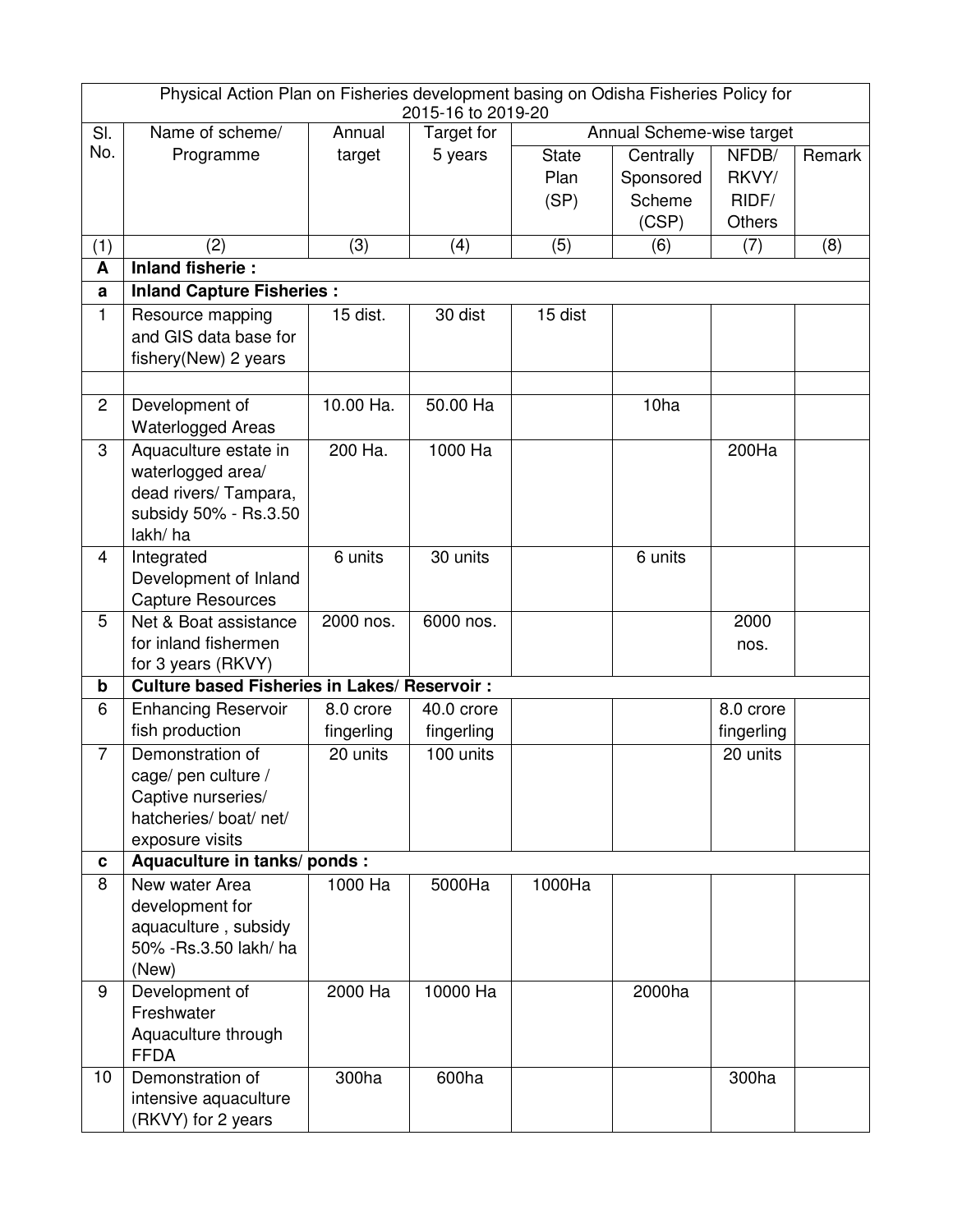| (1) | (2)                                    | (3)              | (4)              | (5)          | (6)   | (7)              | (8) |  |
|-----|----------------------------------------|------------------|------------------|--------------|-------|------------------|-----|--|
| В   | Seed production & certification :      |                  |                  |              |       |                  |     |  |
| 11  | Establishment of                       | 20               | 100              |              |       | 20.00            |     |  |
|     | hatchery for fish seed                 | hatcheries       | hatcheries       |              |       |                  |     |  |
|     | production                             |                  |                  |              |       |                  |     |  |
| 12  | Upgradation of Govt.                   | 20               | 100              |              |       | 20.00            |     |  |
|     | fish farms and                         | hatcheries       | hatcheries       |              |       |                  |     |  |
|     | hatcheries for quality                 |                  |                  |              |       |                  |     |  |
|     | seed production(New)                   |                  |                  |              |       |                  |     |  |
| 13  | Matsya Credit Card in                  | 200 nos          | 1000 nos         |              |       | 200 nos          |     |  |
|     | MGNREGS tank for 3                     |                  |                  |              |       |                  |     |  |
|     | years (RKVY)                           |                  |                  |              |       |                  |     |  |
| 14  | Incentive for use of                   | 928 no           | 1856             |              |       | 928 no           |     |  |
|     | pellet fish feed for 2                 |                  |                  |              |       |                  |     |  |
|     | years (RKVY)                           |                  |                  |              |       |                  |     |  |
| 15  | Subsidy on production                  | 6 Crore          | 12 Crore         |              |       |                  |     |  |
|     | of fingerling for 2                    | fingerling       | fingerling       |              |       |                  |     |  |
|     | years (RKVY)                           | stocking         | stocking         |              |       |                  |     |  |
| 16  | Fish / Shrimp feed mill                | 3 units          | 15 units         |              |       | 3 units          |     |  |
|     | establishment.                         |                  |                  |              |       |                  |     |  |
|     | Incentive 20 %                         |                  |                  |              |       |                  |     |  |
| 17  | <b>Testing laboratories</b>            | 15 units         | 30 units         |              |       | 15 units         |     |  |
|     | (State / Zone/ Dist) in                |                  |                  |              |       |                  |     |  |
|     | 2 years                                |                  |                  |              |       |                  |     |  |
| C   | <b>Brackishwater area development:</b> |                  |                  |              |       |                  |     |  |
| 18  | Development of                         | 800 Ha           | 4000 Ha          |              | 800ha |                  |     |  |
|     | <b>Brackishwater</b>                   |                  |                  |              |       |                  |     |  |
|     | Aquaculture through                    |                  |                  |              |       |                  |     |  |
|     | <b>FFDA</b>                            |                  |                  |              |       |                  |     |  |
| 19  | Hatchery devt. for                     | 3 no             | 15 <sub>no</sub> |              |       | 3 no             |     |  |
|     | marine/brackish                        |                  |                  |              |       |                  |     |  |
|     | water fish/shrimp<br>Incentive 25 %    |                  |                  |              |       |                  |     |  |
| 20  | Promotion of                           | 200Ha            | 1000Ha           | 200ha        |       |                  |     |  |
|     | Vannamei seed                          |                  |                  |              |       |                  |     |  |
|     | supply to farmer with                  |                  |                  |              |       |                  |     |  |
|     | 25% incentive                          |                  |                  |              |       |                  |     |  |
| 21  | Promotion of                           | 1                | $\mathbf{1}$     | $\mathbf{1}$ |       |                  |     |  |
|     | Aquaculture and                        |                  |                  |              |       |                  |     |  |
|     | Shrimp Export cell                     |                  |                  |              |       |                  |     |  |
| 22  | Innovative projects (                  | 10 <sub>no</sub> | 50 no            |              |       | 10 <sub>no</sub> |     |  |
|     | Sea bass, crab, milk                   |                  |                  |              |       |                  |     |  |
|     | fish, mullet, fish                     |                  |                  |              |       |                  |     |  |
|     | filleting, and other                   |                  |                  |              |       |                  |     |  |
|     | value addition etc)                    |                  |                  |              |       |                  |     |  |
|     | Subsidy 50 %                           |                  |                  |              |       |                  |     |  |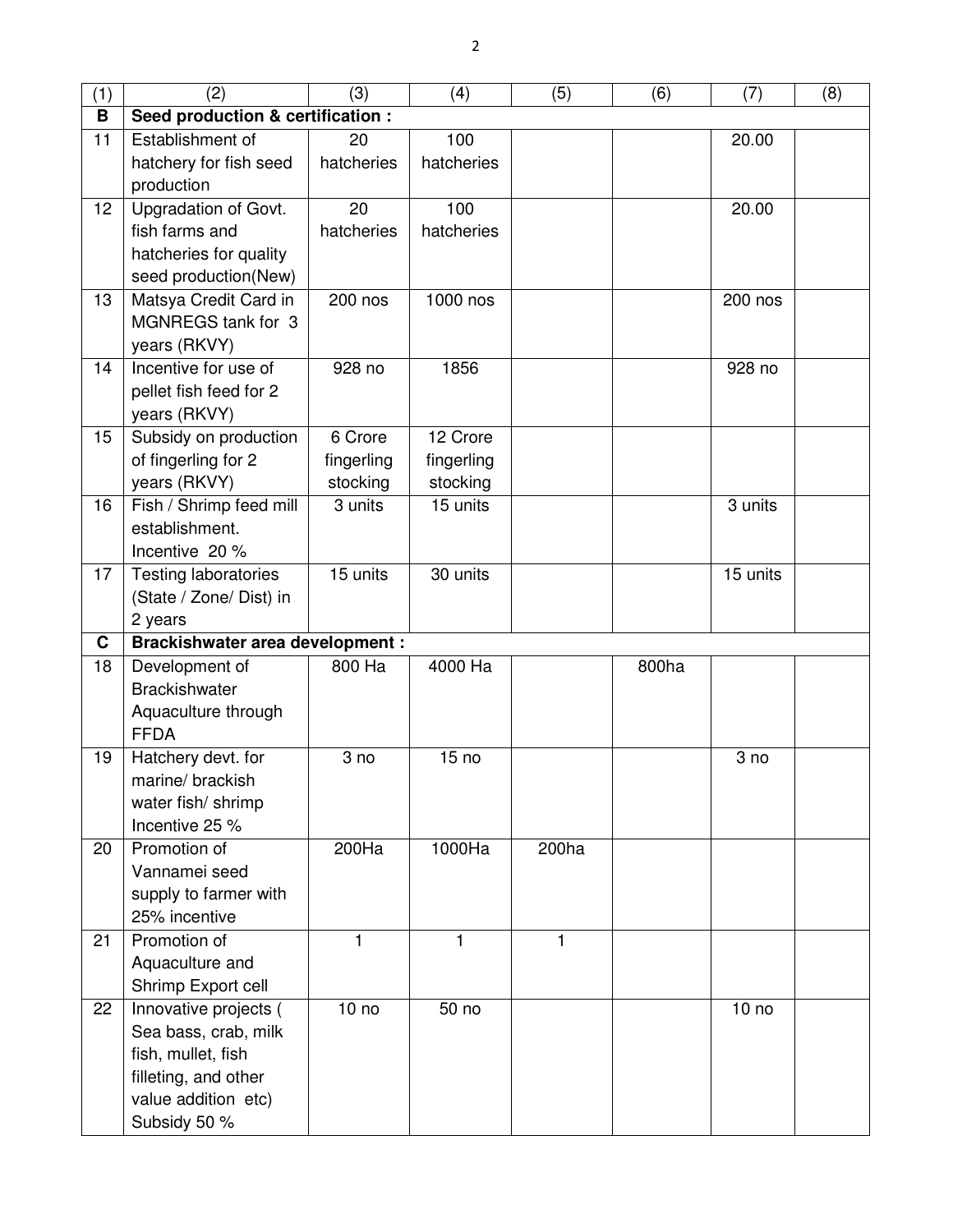| (1) | (2)                                               | (3)             | (4)        | (5)        | (6)       | (7)      | (8) |
|-----|---------------------------------------------------|-----------------|------------|------------|-----------|----------|-----|
| 23  | Incentives for fisheries                          | 1000 units      | 5000 units | 1000 units |           |          |     |
|     | equipments/                                       |                 |            |            |           |          |     |
|     | implements under                                  |                 |            |            |           |          |     |
|     | <b>State Agril</b>                                |                 |            |            |           |          |     |
|     | Policy(New)                                       |                 |            |            |           |          |     |
| D   | <b>Marine Fisheries development:</b>              |                 |            |            |           |          |     |
| 24  | Incentives for deep                               | 10 units        | 50 units   | 10 units   |           |          |     |
|     | sea fishing through                               |                 |            |            |           |          |     |
|     | intermediary craft and                            |                 |            |            |           |          |     |
|     | training                                          |                 |            |            |           |          |     |
| 25  | Motorisation of                                   | 1000 nos.       | 5000 nos.  |            | 1000 nos. |          |     |
|     | <b>Traditional craft</b>                          |                 |            |            |           |          |     |
| 26  | Alternative livelihood                            | 1000 nos.       | 5000 nos.  | 1001 nos.  |           |          |     |
|     | support for Inland                                |                 |            |            |           |          |     |
|     | fishermen                                         |                 |            |            |           |          |     |
| Е   | <b>Marketing Infrastructure Support:</b>          |                 |            |            |           |          |     |
| 27  | Modern hygenic fish                               | $1$ nos.        | 5 nos.     |            |           | $1$ nos. |     |
|     | markets (Wholesale)                               |                 |            |            |           |          |     |
|     | Incentive 40 %                                    |                 |            |            |           |          |     |
| 28  | Infrastructure support                            | 6 units         | 30 units   |            |           | 6 units  |     |
|     | for fish market in                                |                 |            |            |           |          |     |
|     | urban areas Incentive                             |                 |            |            |           |          |     |
|     | 40 %                                              |                 |            |            |           |          |     |
| F   | Post-harvest Infrastructure support & marketing : |                 |            |            |           |          |     |
| 29  | Assistance to the                                 | 2000 nos.       | 10000nos   |            |           | 2000     |     |
|     | Fishermen for                                     |                 |            |            |           | nos      |     |
|     | livelihood Support for                            |                 |            |            |           |          |     |
|     | Marine/Chilika                                    |                 |            |            |           |          |     |
| 30  | Up gradation                                      | 5 <sub>no</sub> | 25no       |            |           | 5        |     |
|     | Modernization of                                  |                 |            |            |           |          |     |
|     | fishing harbour & FLC                             |                 |            |            |           |          |     |
| 31  | Infrastructure                                    | 5no             | 25no       |            |           | 5        |     |
|     | development of                                    |                 |            |            |           |          |     |
|     | Fishing Harbour/                                  |                 |            |            |           |          |     |
|     | fishery jetty/ FLC (Net                           |                 |            |            |           |          |     |
|     | mending yard,                                     |                 |            |            |           |          |     |
|     | godown, ice plant,                                |                 |            |            |           |          |     |
|     | cold storage,                                     |                 |            |            |           |          |     |
|     | processing centre,                                |                 |            |            |           |          |     |
|     | water electricity                                 |                 |            |            |           |          |     |
|     | facility) Incentive 25 %                          |                 |            |            |           |          |     |
| 32  | Infrastructure support                            | 6no             | 30no       | 3          |           | 3        |     |
|     | for post harvest &                                |                 |            |            |           |          |     |
|     | value addition                                    |                 |            |            |           |          |     |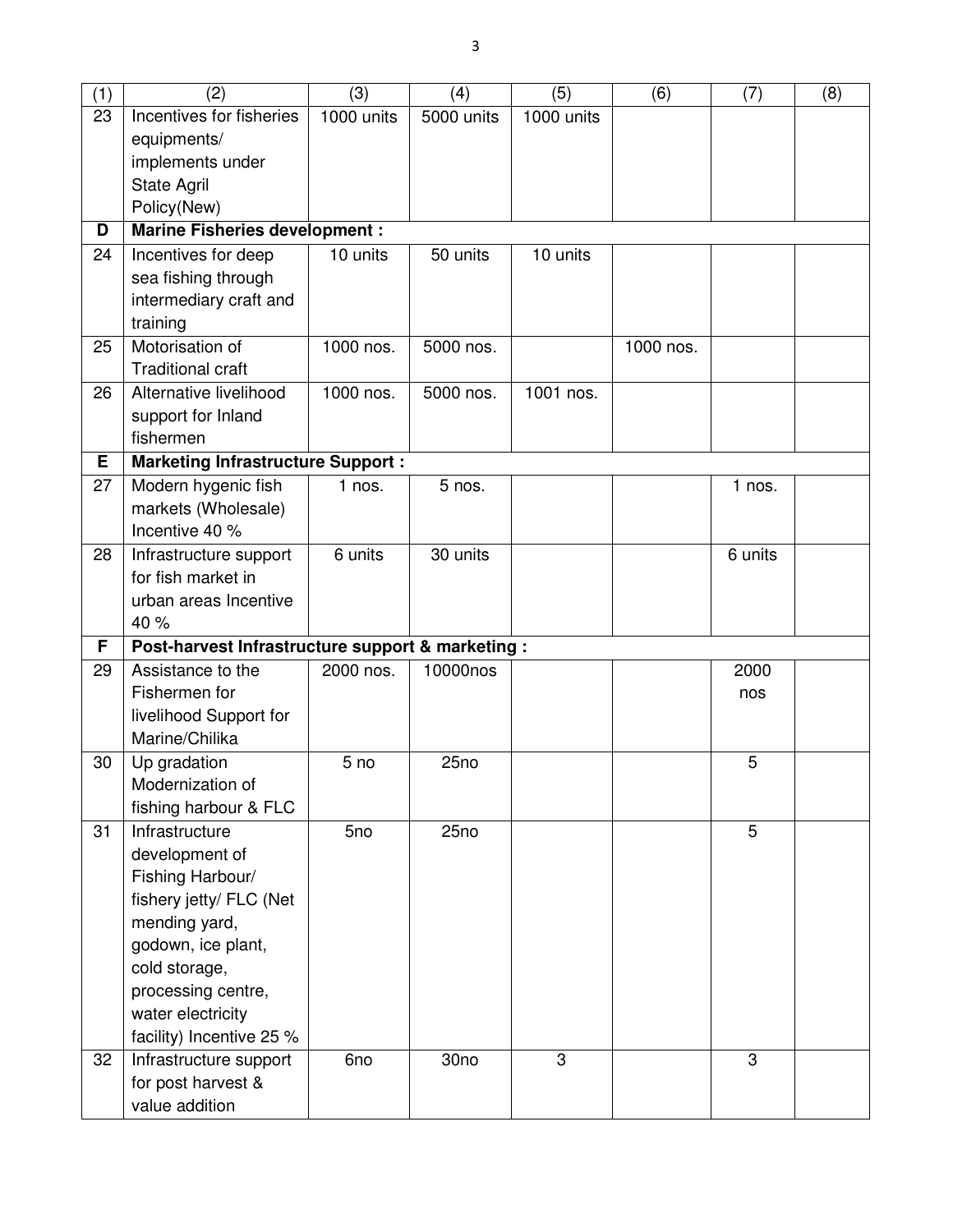| (1) | (2)                                                              | (3)        | (4)        | (5)        | (6) | (7)      | (8) |
|-----|------------------------------------------------------------------|------------|------------|------------|-----|----------|-----|
| 33  | Cold chain (ice plant                                            | 15 units   | 75 units   |            |     | 15 units |     |
|     | /cold storage/ pre-                                              |            |            |            |     |          |     |
|     | processing plant/                                                |            |            |            |     |          |     |
|     | refrigerated van under                                           |            |            |            |     |          |     |
|     | Agriculture policy-                                              |            |            |            |     |          |     |
|     | 2013) Incentive 20 %                                             |            |            |            |     |          |     |
| 34  | Approach road to                                                 | 20km       | 100km      |            |     | 20km     |     |
|     | fishery clusters/                                                |            |            |            |     |          |     |
|     | hatcheries etc                                                   |            |            |            |     |          |     |
| 35  | Assistance for power                                             | 400 nos.   | 2000 nos.  |            |     | 400 nos. |     |
|     | supply to private                                                |            |            |            |     |          |     |
|     | aquaculture units/                                               |            |            |            |     |          |     |
|     | hatcheries Incentive                                             |            |            |            |     |          |     |
|     | 25 %                                                             |            |            |            |     |          |     |
| G   | Capacity Building & other support for implementation of policy : |            |            |            |     |          |     |
| 36  | Organisation of Skill                                            | 700        | 3500       | 700        |     |          |     |
|     | <b>Upgradation Training</b>                                      |            |            |            |     |          |     |
|     | & Awareness Meet                                                 |            |            |            |     |          |     |
| 37  | Fisheries Training and                                           | 500        | 2500       |            | 500 |          |     |
|     | <b>Extension (CSP</b>                                            |            |            |            |     |          |     |
|     | 20:80)                                                           |            |            |            |     |          |     |
| 38  | E-governance                                                     | 25 office  | 50 offices | 25 office  |     |          |     |
|     | (software                                                        |            |            |            |     |          |     |
|     | development,                                                     |            |            |            |     |          |     |
|     | equipment, training                                              |            |            |            |     |          |     |
|     | and wage support) 2                                              |            |            |            |     |          |     |
|     | year                                                             |            |            |            |     |          |     |
| 39  | Capacity building of                                             | 500 farmer | 2500farmer | 500 farmer |     |          |     |
|     | Departmental officer                                             | and 200    | and 1000   | and 200    |     |          |     |
|     | and fish farmers                                                 | Officer    | officer    | officer    |     |          |     |
|     | through training and                                             |            |            |            |     |          |     |
|     | exposure visits                                                  |            |            |            |     |          |     |
|     | including abroad                                                 |            |            |            |     |          |     |
|     | trainings etc. (New)                                             |            |            |            |     |          |     |
| 40  | Infrastructure                                                   | 20 no      | 100 no     | 20 no      |     |          |     |
|     | Development for                                                  |            |            |            |     |          |     |
|     | creation of Office                                               |            |            |            |     |          |     |
|     | Building & staff                                                 |            |            |            |     |          |     |
|     | quarter                                                          |            |            |            |     |          |     |
| 41  | Office of AFO cum                                                | 63 units   | 314 no     | 63 units   |     |          |     |
|     | Training & Fishery                                               |            |            |            |     |          |     |
|     | Awareness Centre at                                              |            |            |            |     |          |     |
|     | Block level (Total 314                                           |            |            |            |     |          |     |
|     | units)                                                           |            |            |            |     |          |     |
|     |                                                                  |            |            |            |     |          |     |